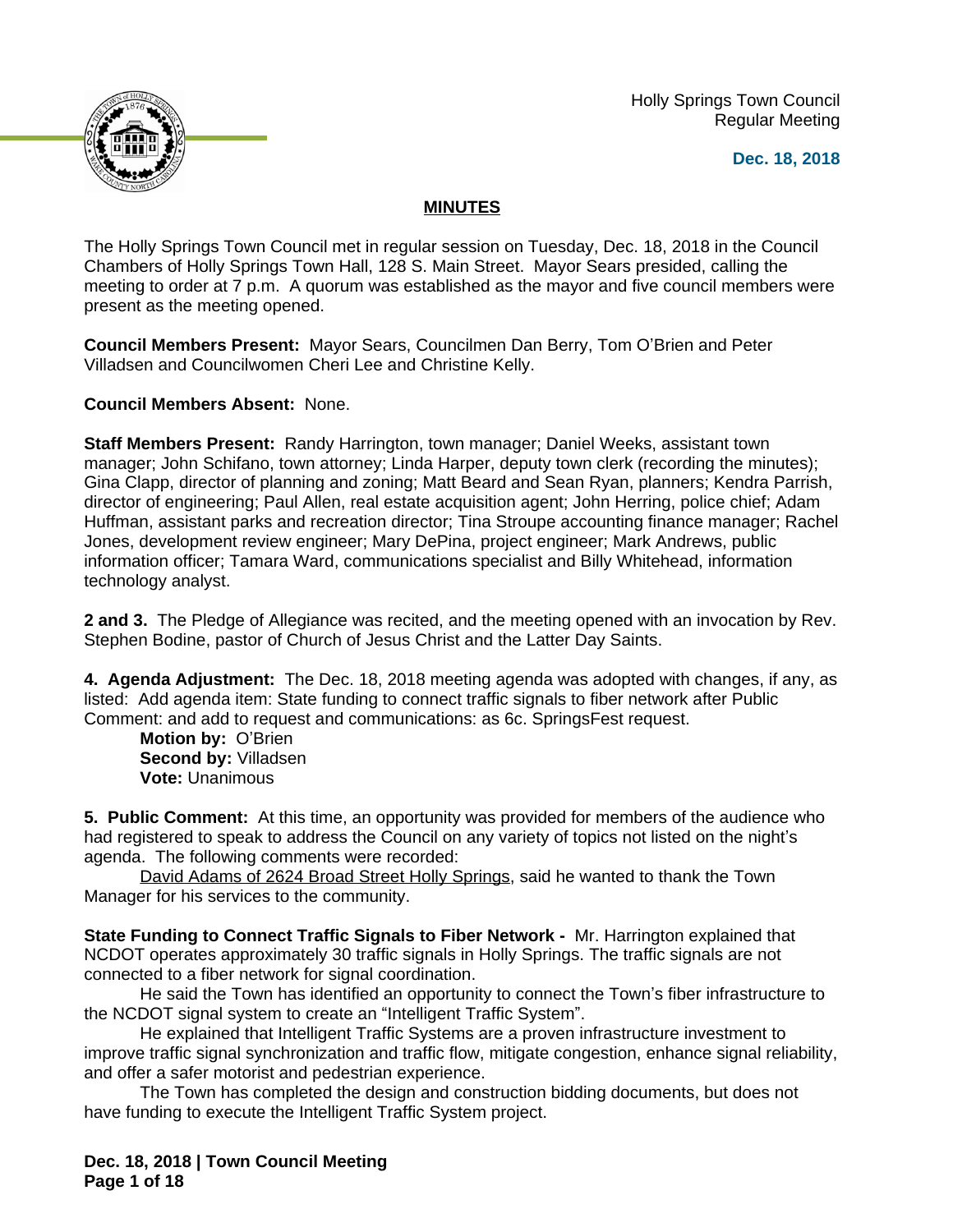This Council action is to request the General Assembly to fund an Intelligent Transportation System for Holly Springs during the current special legislative session.

**Action:** Motion to adopt a Resolution 18-54 requesting funding support of \$390,000 from the North Carolina General Assembly for connecting traffic signals to the Town's fiber network.

**Motion by:** Lee Second by: O'Brien **Vote:** Unanimous

**6a. Oath of Office –** Mayor Sears said that Mr. Andreas' appointment to the Holly Springs Planning Board was approved by the Wake County Commissioners on November 7.

Ms. Harper administered the oath of office to Mr. Andreas serving as a

Planning Board member.

**Action:** None.

**6b. Wake County Destination Strategic Plan** – Mr. Loren Gold, executive vice president of the Greater Raleigh Convention and Visitors Bureau gave a presentation on the results of the destination strategic plan for the future of Wake County tourism. He said the goal is to reach 21.7 million visitors by 2028. He said that over 1,800 individuals were engaged in this outreach and reviewed the tourism infrastructure and development of the plan. He said the plan priorities were conventions and meetings, sports, key attractions, development, events, individual leisure drivers, regional demand drivers and quality of place. Mr. Gold said that Holly Springs includes all elements of the plan with existing assets, and amenities and potential developments.

#### **Action:** None.

**6c. SpringsFest –** Ms. Christine Quante, Chamber of Commerce Executive Director said the Town Council heard at the last meeting about a vision for a new downtown event called SpringsFest. The overarching goal of SpringsFest would be to bring people downtown to celebrate the opportunities it offers and the bright future ahead. The proposed date is April 27, 2019.

Mr. Weeks said staff met with Ms. Quante and Pace Yourself Running Group to determine what town resources would be needed. Planned activities include the N.C. Spring Classic 8k and 16k running races, artisanal vendors, food trucks, a beer garden, classic car show, musical entertainment on stage, and more.

Mr. Weeks said the Chamber is seeking event sponsors from the community to offset the event organizers' costs, which include garbage collection and disposal, a shuttle service, audio/visual technology, and public safety personnel.

As a partner in SpringsFest, staff proposed that the Town Council consider waiving any Parks and Recreation fees associated with the rental of Sugg Farm (needed for race activities and event parking) and the entertainment stage. These proposed fee waivers total \$2,700.

Councilwoman Kelly asked about detouring traffic routes and traffic management near Grigsby Avenue and Avent Ferry Road areas during the event. Mr. Weeks said there was a plan for detouring traffic in those areas.

Councilman O'Brien discussed the fees being requested to waiver and the use of Sugg Farm. Mr. Weeks explained that the request is waiving the Sugg Farm (needed for race activities and event parking) and stage rental fees.

There was discussion of the Town's policy for nonprofit organizations and waiving of rental fees. Mr. Weeks explained the difference with this request is the Town is partnering with the Holly Springs Chamber of Commerce and Pace Yourself Running Group for this event. The Town has not participated in a partnership with nonprofit organizations in past events.

Councilwoman Kelly asked who would be receiving the profits of this event. Mr. Weeks indicated the Holly Springs Chamber of Commerce and Pace Yourself Running Group would receive profits for the races.

**Action:** Motion to waive Sugg Farm rental fee of \$2,500 and P&R stage rental fee of \$200 for SpringsFest 2019, for a total fee waiver of \$2,700.

**Dec. 18, 2018 | Town Council Meeting Page 2 of 18**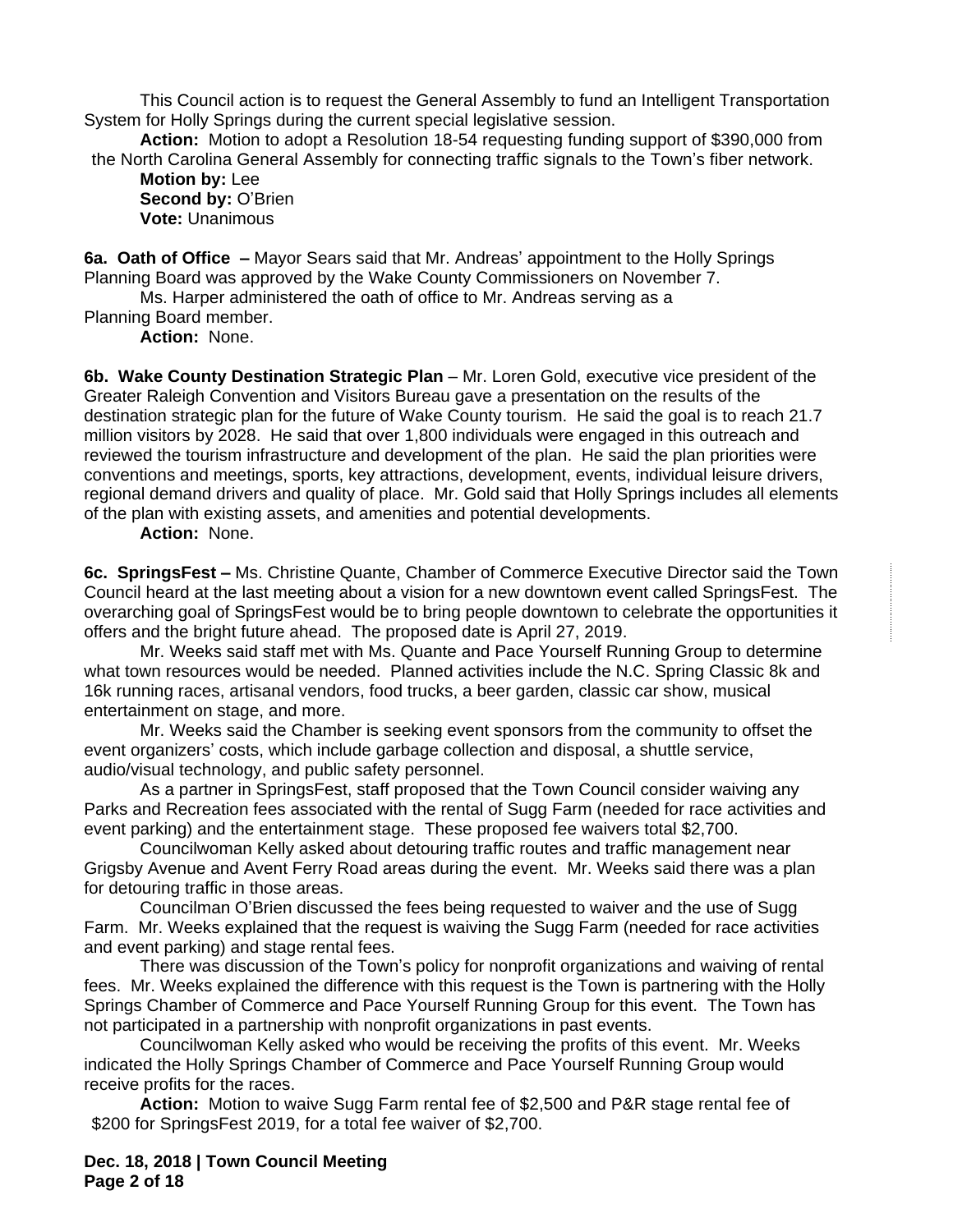**Motion by:** Villadsen **Second by: Berry Vote:** Unanimous

**7a. Public Hearing: Special Exception Use Petition 18-SEU-09 and Development Plan 18-DP-08 –** Mr. Beard said the applicant is requesting Special Exception Use and Development Plan approvals for a Self-storage (Mini-) Warehouse in BT: Business and Technology District for the properties located at 1307 and 1309 New Hill Rd.

He said that staff has reviewed the requested development plan and has found that the petition as submitted complies with the minimum requirements as specified in Town adopted land development policies and ordinances.

Mr. McGrath, Planning Board representative said the Planning Board concerns were the proximity to intersection of Holly Springs New Hill Road and Old Holly Springs Apex Road with the alignment of the future roadway and economic developments concerns.

With that explanation completed, Mayor Sears opened the public hearing. The following sworn testimony and evidence was submitted by those who had been administered the oath by the town clerk:

Logan Burnett, of 201 Elliott Road Chapel Hill said he has worked with town staff getting the best fit and design for the Town. He reviewed the demand for mixed use of flex space and selfstorage. Mr. Burnett said the facility design is made up of 61,265 square feet of rentable storage space across 520 units and 2,400 square feet of storefront office space. He reviewed the facility design of using the storefront for office use and rear of the building for storage.

Lesley McAdams of 3429 Rugby Road, Durham spoke of the use of storefront offices and self-storage to the rear for more of an economic development demand. Offices could store their materials in the rear of the building instead off site.

Baxter Walker of 702 Oberlin Road, Raleigh said adding the flex space office front adds to the project and spoke about the need for these types of uses.

There being no testimony, the public hearing was closed**.**

Councilwoman Kelly asked what the economic development concerns on this request were. Mr. Weeks said after Ms. Krstanovic expressed her concerns at the Planning Board meeting she approved of this project.

There were further discussions regarding to the surrounding topography, the design of the building and the storage of hazardous materials. Mr. Ryan said the Fire Department has reviewed and approved the plan.

**Action 1:** The Council approved a motion to make and accept the Findings of Fact for a Special Exception Use 18-SEU-09 as specified in Unified Development Ordinance Section 4.01 BT: Business and Technology District to allow for a Self-storage (Mini-) Warehouse in the BT: Business and Technology District at the property located at 1307 & 1309 New Hill Rd, Wake County PIN's 0649352198 and 0649351291.

Special Exception Use Findings of Fact:

A special exception use may only be granted upon the presentation of sufficient evidence to enable a written determination that:

- a. The proposed use will not be injurious to the public health, safety, comfort, community moral standards, convenience or general welfare;
- b. The proposed use will not injure or adversely affect the adjacent area;
- c. The proposed use will be consistent with the character of the district, land uses authorized therein, and the Town of Holly Springs Comprehensive Plan;
- d. The proposed use shall conform to all development standards of the applicable district (unless a waiver of such development standards is requested as part of the special exception use petition and approved as set forth above, in which case the proposed use shall conform to the terms and conditions of such waiver).
- e. Access drives or driveways are or will be sufficient in size and properly located to: ensure automotive and pedestrian safety and convenience, traffic flow as set forth in Section

**Dec. 18, 2018 | Town Council Meeting Page 3 of 18**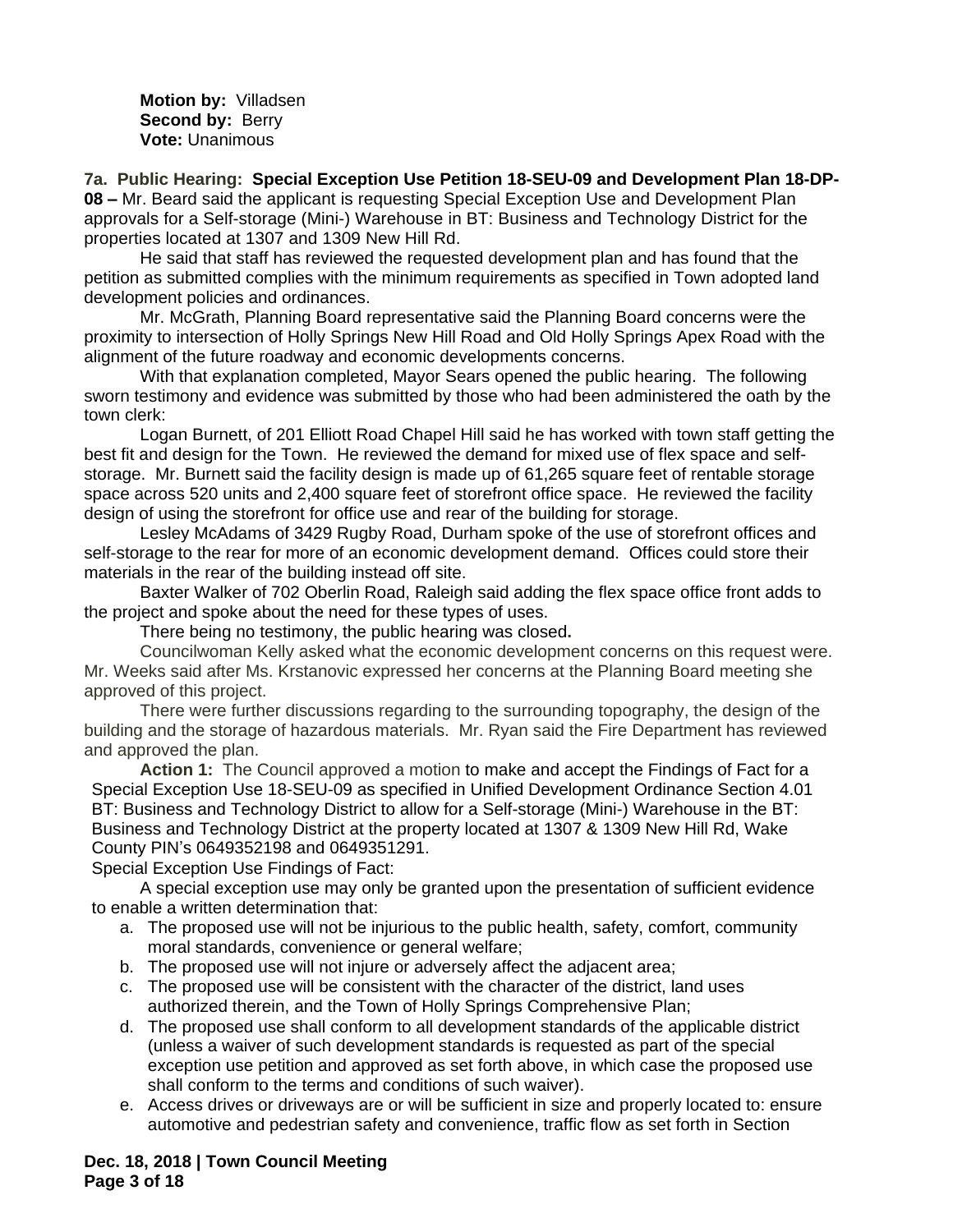7.09 – Pedestrian Circulation and Vehicular Area Design; and, control and access in case of fire or other emergency;

- f. Off-street parking areas, off-street loading areas, trash enclosures, trash pick-up and removal, and other service areas are located so as to be safe, convenient, allow for access in case of emergency, and to minimize economic, glare, odor, and other impacts on adjoining properties and properties in the general neighborhood;
- g. The lot, building or structure proposed for the use has adequate restroom facilities, cooking facilities, safety equipment (smoke alarms, floatation devices, etc.), or any other service or equipment necessary to provide for the needs of those persons whom may work at, visit or own property nearby to the proposed use;
- h. Utilities, schools, fire, police and other necessary public and private facilities and services will be adequate to handle the needs of the proposed use;
- i. The location and arrangement of the use on the site, screening, buffering, landscaping, and pedestrian ways harmonize with adjoining properties and the general area and minimize adverse impacts; and,
- j. The type, size, and intensity of the proposed use (including but not limited to such considerations as the hours of operation and numbers of people who are likely to utilize or be attracted to the use) will not have significant adverse impacts on adjoining properties or the neighborhood.

**Motion by:** Kelly **Second by:** Villadsen **Vote:** Unanimous *A copy of special exception use 18-SEU-09 is attached to these minutes.*

**Action 2:** Having made findings of fact that the project meets the requirements to be granted a Special Exception Use, motion to approve Special Exception Use #18-SEU-09, a request to allow for a Special Exception Use as specified in Unified Development Ordinance Section 4.01 BT: Business and Technology District to allow for a Self-storage (Mini-) Warehouse in the BT: Business and Technology District, and Development Plan 18-DP-08, at the property located at 1307 & 1309 New Hill Rd, Wake County PIN's 0649352198 and 0649351291, as submitted by Draper Aden Associates, project number 18080136-01, dated revised 10/8/2018 with the following conditions:

## Special Exception Use

1. All operations must adhere to the evidence submitted by the applicant as stated in the findings of fact submitted and those findings of fact specified by the Town Council in conjunction with 18-SEU-09.

# Development Plan

- 1. This project will be required to meet Town's NPDES Phase II Post Construction Stormwater ordinance.
- 2. The following items must be addressed prior to the first construction drawing submittal:
	- a. The FFA must be completed and approved.
	- b. Finalize cost estimate for road improvements on Holly Springs New Hill Road.
	- c. Thoroughfares, collectors and boulevards will require a calculated pavement design.
	- d. Provide documentation in the form of a recorded plat for offsite right-of-way dedication.
	- e. All items listed on the Stormwater Submittal Checklist, Form #16003 must be provided.
- 3. The following items are to be addressed prior to or included on the first construction drawing submittal:
	- a. A point-by-point photometric plan for site lighting must be submitted with the first review of construction drawings.
- 4. The following items must be addressed prior to land disturbance permit or construction drawing approval:

## **Dec. 18, 2018 | Town Council Meeting Page 4 of 18**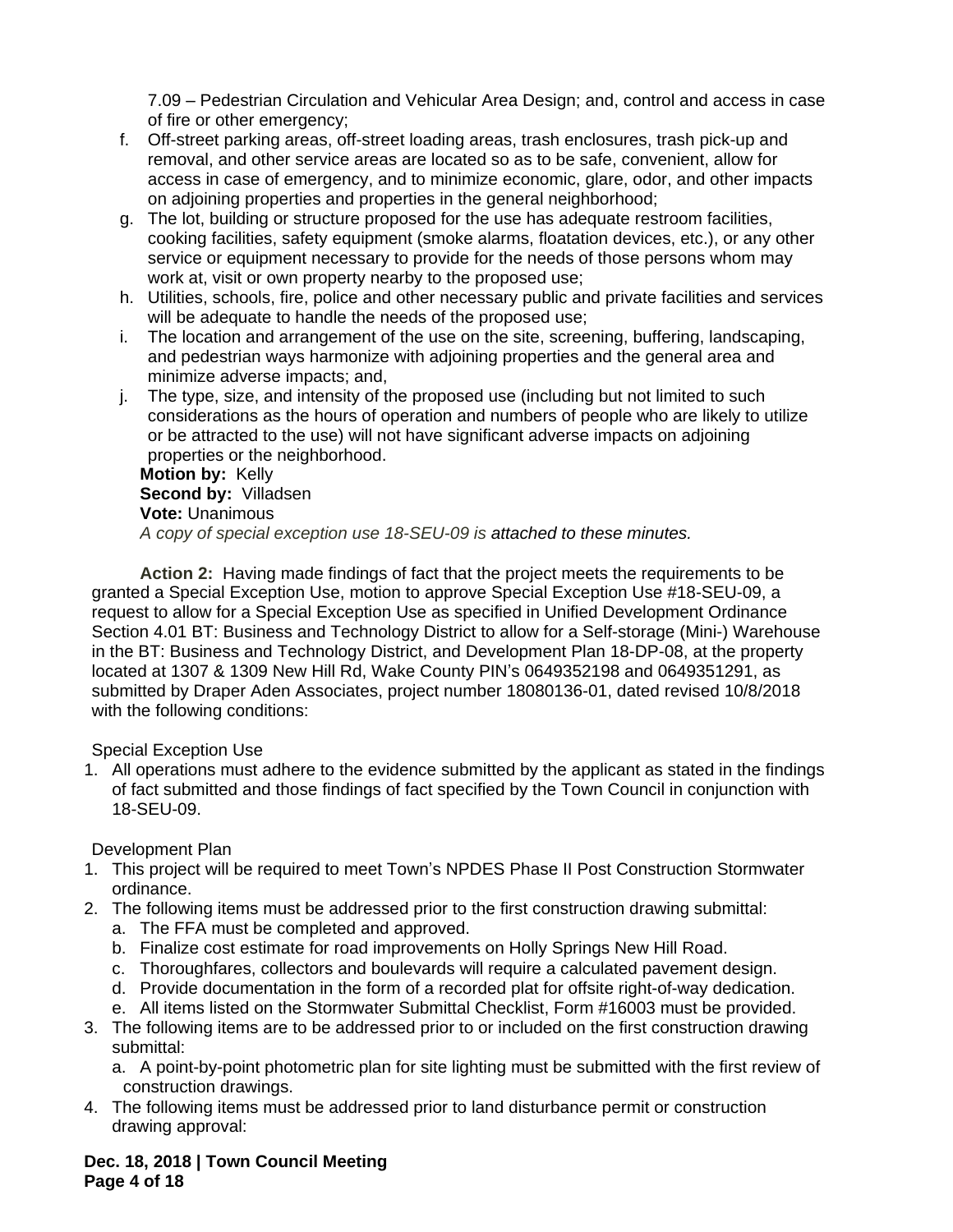- a. Fee-in-lieu for road improvements on Holly Springs New Hill Road is required.
- b. Provide documentation in the form of a recorded plat for utility easements*.*
- c. Fee-in-lieu of upgrade will be required for this project for downstream Pump Station.
- d. Approval of Stormwater Management Plan is required.
- e. Payment of the Stormwater Fee-in-Lieu will be required.
- f. Stormwater sureties are required on this project. A performance surety in the form of a bond, letter of credit or cash is required in the amount of 125% estimated construction cost of the stormwater BMP prior to the preconstruction meeting and a maintenance surety in the form of a cash escrow account in the amount of 35% the actual construction cost of the BMP is required at the end of the performance monitoring period for the project.
- g. All environmental permits must be obtained for the entire project.
	- **Motion by:** O'Brien **Second by:** Lee **Vote:** Unanimous

**7b. Public Hearing: Special Exception Use Petition 18-SEU-10 and Development Plan 18-DP-09 –** Mr. Beard said the applicant has requested a Special Exception Use for a multi-tenant building within the Sunset Lake Commons shopping center. This proposal includes a Sherwin-Williams paint store as well as two additional suites in the same building that would have a restaurant use, with the end suite including a drive-through facility.

He said that staff has reviewed the requested development plan and has found that the petition as submitted and presented to the Town Council complies with the minimum requirements as specified in Town adopted land development policies and ordinances.

With that explanation completed, Mayor Sears opened the public hearing. The following sworn testimony and evidence were submitted by those who had been administered the oath by the town clerk:

Paul Williams of 210 W. Fourth St., Winston Salem said that his company has been looking for an area that would allow mixed and acceptable uses. He reviewed the stacking and access for the drive-through of the proposed restaurant. He discussed the buffers and retaining wall surrounding the garbage dumpsters. Mr. Williams said the operational hours of the businesses would be from 5:00 a.m. to 10:00 p.m.

There being no testimony, the public hearing was closed**.**

Mr. McGrath said the Planning Board discussed the impact of on-site vehicle stacking with the inclusion of a drive-through restaurant on site, as well as the means of navigating the site by foot and driving when significant stacking is occurring.

**Action 1:** The Council approved a motion to make and accept the Findings of Fact for a Special Exception Use as specified in Unified Development Ordinance Section 3.02 LB: Local Business District to allow for a Restaurant – Drive through use in the LB: Local Business District at the property located at 201 Matthews Drive, outparcel OP 2 of Sunset Lake Commons Phase II Master Plan, (portion of) Wake County PIN 0669077095 as described in the Legal Description below:

BEGINNING at an existing iron pipe located in the eastern right-of-way of Sunset Lake Road, S.R. 1301, a 100 ft. public right-of-way, said iron being the southwest corner of the property of the Goodwill Community Foundation, Inc. as referenced in Deed Book 14030, Page 1187 and shown on Book of Maps 2017, Page 123 and recorded in the Wake County Registry; thence leaving the said right-of-way and with the common line of the said Goodwill Community Foundation, Inc. property, N 54°56'02"E a distance of 237.61 feet to an existing iron pipe in the western right-of-way of Matthews Drive, a 37 ft. private right-of-way; thence continuing with the said private right-of-way, S 55°41'27"E a distance of 4.53 feet to a point on a curve having a radius of 181.50 feet; thence with the said curve as it turns to the right an arc length of 16.53 feet and having a chord bearing of S 53°04'53"E and a chord distance of 16.52 feet to an existing iron pipe; thence continuing with the said private right-of-way, S 52°03'04"E a distance of 22.84 feet to a point on a curve having a radius of 181.78 feet; thence with the said curve as it turns to the

**Dec. 18, 2018 | Town Council Meeting Page 5 of 18**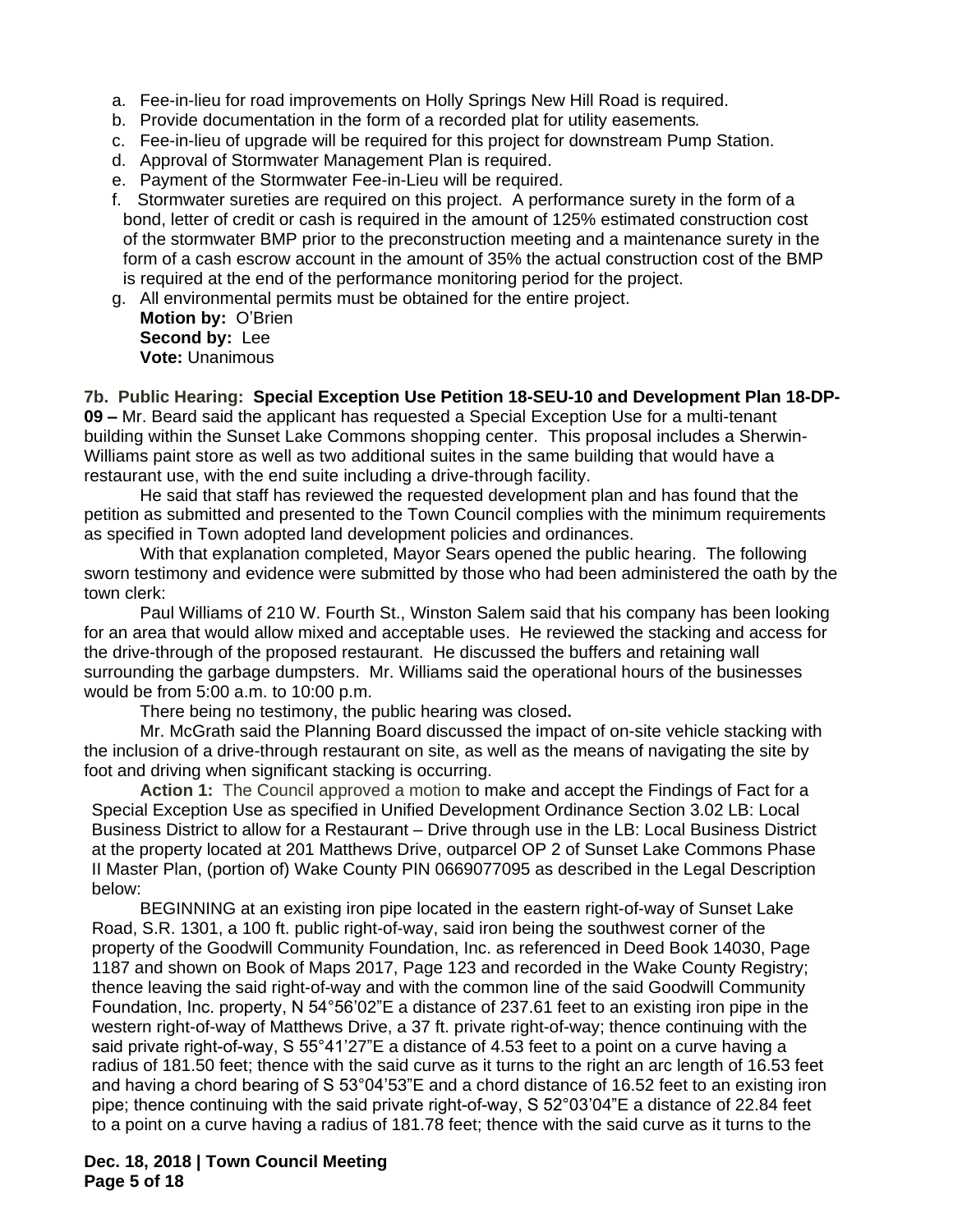right an arc length of 53.80 feet and having a chord bearing of S 43°33'57"E and a chord distance of 53.60 feet to a point; thence S 35°03'58"E a distance of 74.04 feet to a point on a curve having a radius of 20.00 feet; thence with the said curve as it turns to the right an arc length of 28.14 feet and having a chord bearing of S 05°14'46"W and a chord distance of 25.88 feet to a point on a curve having a radius of 532.50 feet and being located in the northern rightof-way of Lassiter Road, a 65 ft. public right-of-right; thence with the said Lassiter Road right-ofway and with the said curve as it turns to the right an arc length of 87.13 feet and having a chord bearing of S 50°14'46"W and a chord distance of 87.04 feet to a point; thence S 54°56'02"W a distance of 132.78 feet to a point on a curve having a radius of 25.00 feet; thence with the said curve as it turns to the right an arc length of 39.39 feet and having a chord bearing of N 79°55'36"W and a chord distance of 35.44 feet to a point in the said eastern right-of-way of Sunset Lake Road; thence with the said right-of-way of Sunset Lake Road, N 34°47'14"W a distance of 17.05 feet to a point; thence N 34°13'05"W a distance of 153.55 feet to the Point and Place of BEGINNING and containing 49,665 sq. ft. or 1.1401 acres. Special Exception Use Findings of Fact:

A special exception use may only be granted upon the presentation of sufficient evidence to enable a written determination that:

- a. The proposed use will not be injurious to the public health, safety, comfort, community moral standards, convenience or general welfare;
- b. The proposed use will not injure or adversely affect the adjacent area;
- c. The proposed use will be consistent with the character of the district, land uses authorized therein, and the Town of Holly Springs Comprehensive Plan;
- d. The proposed use shall conform to all development standards of the applicable district (unless a waiver of such development standards is requested as part of the special exception use petition and approved as set forth above, in which case the proposed use shall conform to the terms and conditions of such waiver).
- e. Access drives or driveways are or will be sufficient in size and properly located to: ensure automotive and pedestrian safety and convenience, traffic flow as set forth in Section 7.09 – Pedestrian Circulation and Vehicular Area Design; and, control and access in case of fire or other emergency;
- f. Off-street parking areas, off-street loading areas, trash enclosures, trash pick-up and removal, and other service areas are located so as to be safe, convenient, allow for access in case of emergency, and to minimize economic, glare, odor, and other impacts on adjoining properties and properties in the general neighborhood;
- g. The lot, building or structure proposed for the use has adequate restroom facilities, cooking facilities, safety equipment (smoke alarms, floatation devices, etc.), or any other service or equipment necessary to provide for the needs of those persons whom may work at, visit or own property nearby to the proposed use;
- h. Utilities, schools, fire, police and other necessary public and private facilities and services will be adequate to handle the needs of the proposed use;
- i. The location and arrangement of the use on the site, screening, buffering, landscaping, and pedestrian ways harmonize with adjoining properties and the general area and minimize adverse impacts; and,
- j. The type, size, and intensity of the proposed use (including but not limited to such considerations as the hours of operation and numbers of people who are likely to utilize or be attracted to the use) will not have significant adverse impacts on adjoining properties or the neighborhood.

**Motion by:** Berry **Second by:** Lee **Vote:** Unanimous *A copy of special exception use 18-SEU-10 is attached to these minutes.*

**Action 2:** Having made findings of fact that the project meets the requirements to be

**Dec. 18, 2018 | Town Council Meeting Page 6 of 18**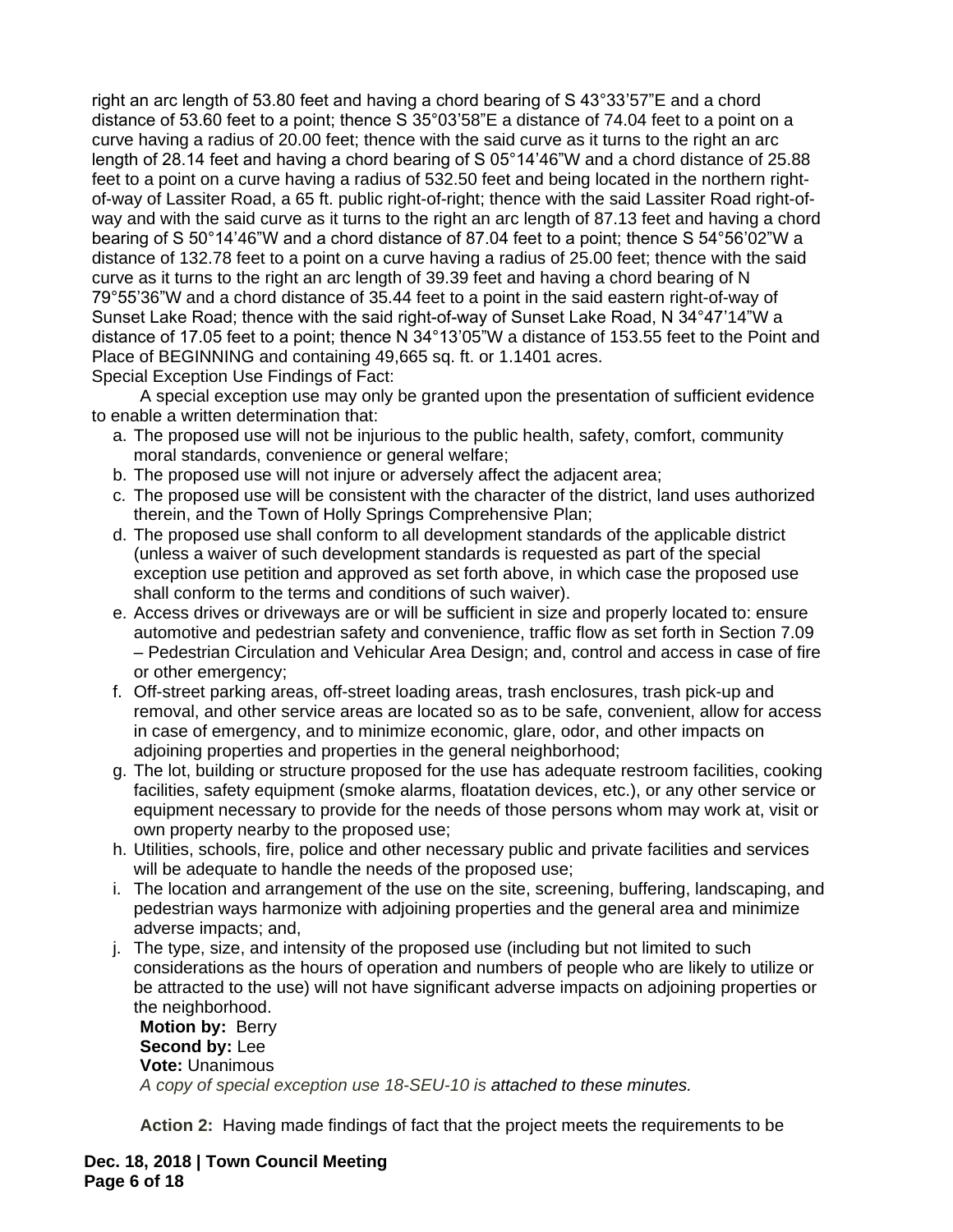granted a Special Exception Use, motion to approve Special Exception Use #18-SEU-10, a request to allow for a Special Exception Use as specified in Unified Development Ordinance Section 3.02 LB: Local Business District to allow for a Restaurant – Drive Through use in the LB: Local Business District, and Development Plan #18-DP-09, at the property located at 201 Matthews Drive, outparcel OP 2 of Sunset Lake Commons Phase II Master Plan, (portion of) Wake County PIN 0669077095 as described in the Legal Description below:

BEGINNING at an existing iron pipe located in the eastern right-of-way of Sunset Lake Road, S.R. 1301, a 100 ft. public right-of-way, said iron being the southwest corner of the property of the Goodwill Community Foundation, Inc. as referenced in Deed Book 14030, Page 1187 and shown on Book of Maps 2017, Page 123 and recorded in the Wake County Registry; thence leaving the said right-of-way and with the common line of the said Goodwill Community Foundation, Inc. property, N 54°56'02"E a distance of 237.61 feet to an existing iron pipe in the western right-of-way of Matthews Drive, a 37 ft. private right-of-way; thence continuing with the said private right-of-way, S 55°41'27"E a distance of 4.53 feet to a point on a curve having a radius of 181.50 feet; thence with the said curve as it turns to the right an arc length of 16.53 feet and having a chord bearing of S 53°04'53"E and a chord distance of 16.52 feet to an existing iron pipe; thence continuing with the said private right-of-way, S 52°03'04"E a distance of 22.84 feet to a point on a curve having a radius of 181.78 feet; thence with the said curve as it turns to the right an arc length of 53.80 feet and having a chord bearing of S 43°33'57"E and a chord distance of 53.60 feet to a point; thence S 35°03'58"E a distance of 74.04 feet to a point on a curve having a radius of 20.00 feet; thence with the said curve as it turns to the right an arc length of 28.14 feet and having a chord bearing of S 05°14'46"W and a chord distance of 25.88 feet to a point on a curve having a radius of 532.50 feet and being located in the northern rightof-way of Lassiter Road, a 65 ft. public right-of-right; thence with the said Lassiter Road right-ofway and with the said curve as it turns to the right an arc length of 87.13 feet and having a chord bearing of S 50°14'46"W and a chord distance of 87.04 feet to a point; thence S 54°56'02"W a distance of 132.78 feet to a point on a curve having a radius of 25.00 feet; thence with the said curve as it turns to the right an arc length of 39.39 feet and having a chord bearing of N 79°55'36"W and a chord distance of 35.44 feet to a point in the said eastern right-of-way of Sunset Lake Road; thence with the said right-of-way of Sunset Lake Road, N 34°47'14"W a distance of 17.05 feet to a point; thence N 34°13'05"W a distance of 153.55 feet to the Point and Place of BEGINNING and containing 49,665 sq. ft. or 1.1401 acres. with the following conditions:

Special Exception Use

1. All operations must adhere to the evidence submitted by the applicant as stated in the findings of fact submitted and those findings of fact specified by the Town Council in conjunction with 18-SEU-10.

Development Plan

- 1. All previous approval conditions for Sunset Lake Commons Master Plan and Sunset Lake Commons Phase 2 Subdivision Plan apply to this plan as well.
- 2. The following items are to be addressed prior to or included on the first construction drawing submittal:
	- a. A point-by-point photometric plan for site lighting must be submitted with the first review of construction drawings.
- 3. The following items are to be addressed prior to construction drawing approval:
	- a. Fee-in-lieu of upgrade is required for this project for existing downstream Pump Station/Force Main upgrades.

**Motion by:** Lee **Second by:** O'Brien **Vote:** Unanimous

**Dec. 18, 2018 | Town Council Meeting Page 7 of 18**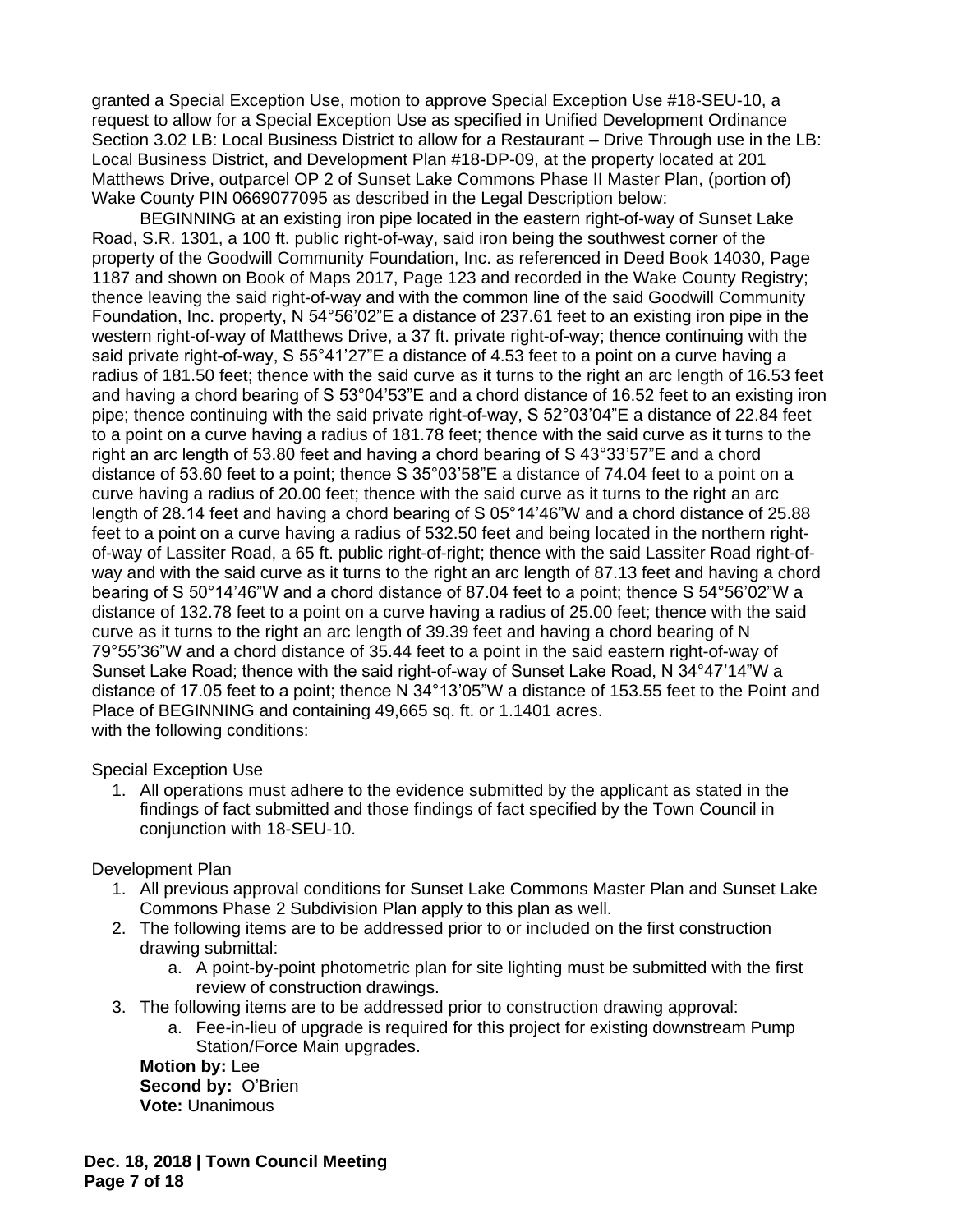**7c. Public Hearing: Special Exception Use Petition 18-SEU-11 and Development Plan 18-DP-11 –** Mr. Beard said the applicant has requested a Special Exception Use for a Child Care Center in the CB Community Business District. The property is located in the Southern Crossroads Master Plan area and is subject to the design and architecture requirements of the Southern Crossroads Architectural Guidelines.

He said the Development Plan shows an 11,200 square foot child care center, with the primary structure placed at the intersection of Ralph Stephens Rd and Piney Grove-Wilbon Rd with an attached 8,500 square foot play area south of the building. All parking is located behind the building away from view from the intersection.

Mr. McGrath of the Planning Board said the board's concerns were about adequate sidewalk/pedestrian access and connectivity with the high density development within the surrounding areas.

With that explanation completed, Mayor Sears opened the public hearing. The following sworn testimony and evidence were submitted by those who had been administered the oath by the town clerk:

Bill Brian, 1112 W. Main Street, Durham, Attorney at Law representation of Lightbridge Academy entered into the record for the special exception use all the plans submitted and tendered his witnesses as experts in their field, as follows: Trenton Steward, P.E. design professional; William Mitchel, landscape architect and Steven Urena, architect; Ryanal Stephenson, Ramey and Kemp, traffic engineer; Marvin Waldo, with LightBridge Academy; Brain Grovenstein and Rebecca Grovenstein, local operators of the facility; H. Brantley Powell; Southern Crossroads developer; and particularly Jack Smyer who was received as an expert in engineering and land planning by the Council. Mr. Brian provide legal evidence of the findings of fact for special exception use 18-SEU-11. *(A copy of special exception use 18-SEU-11 findings of fact is attached to these minutes.)*

Jack L. Smyre, PE AICP of Design Response, Inc. 215 E. Chatham Street, Cary said this request is for a special exception use for a child care center. He reviewed the location, zoning, the master plan and the size of the child care center. He reviewed the plans for the site, landscaping, stormwater and grading and building elevations. He said the operational hours would be within 7:00 a.m. to 7:00 p.m. range for pick up and drop off. Mr. Smyre said the plan meets all the requirements of the UDO and meets the findings of fact to grant special exception use. *(A copy of special exception use 18-SEU-11 findings of fact is attached to these minutes.)*

Councilwoman Lee asked Mr. Smyre about overflow parking during special events of the child care center. Mr. Smyre said usually during special occasions the center would make arrangements for parking at a nearby shopping center and shuttle people to the facility.

David Falzaaro of 13 Coliform Drive, Colonia, New Jersey said in special events the center would stagger the events by doing separate classrooms at different times of the day.

Mr. Smyre said on the plans there is a proposed cross section between the child care center and adjacent church property that could be utilized for overflow parking with the church's consent.

Randal Stephenson of Ramey and Kemp 5808 Faringdon Place, Raleigh, traffic engineer for the project reviewed the traffic impacts of this facility. He said the day care facility was included in the original traffic impact study of the Southern Crossroads plan. He said this site complies with the original findings of the study and requires no additional traffic studies or road improvements. He reviewed the proposed right-in and right-out locations of the driveways, which are in compliance with the UDO requirements, and there are no impacts on the surrounding driveways or intersections.

Bill Brian, Attorney at Law representing of Lightbridge Academy entered into the record for the special exception use all the plans submitted and tendered his witnesses as experts in their field. He said the plans meet all the requirements to grant a special exception use (18-SEU-11) and for approval of the development plan, (18-DP-10) as submitted. *(A copy of special exception use 18-SEU-11 findings of fact is attached to these minutes.)*

Pastor Bill Rose of Oasis Church said he was in favor of the day care center located next door to church. He said the use is very compatible for the property, and with an adjoining parking lot to the church, would help with the traffic flow concerns.

**Dec. 18, 2018 | Town Council Meeting Page 8 of 18**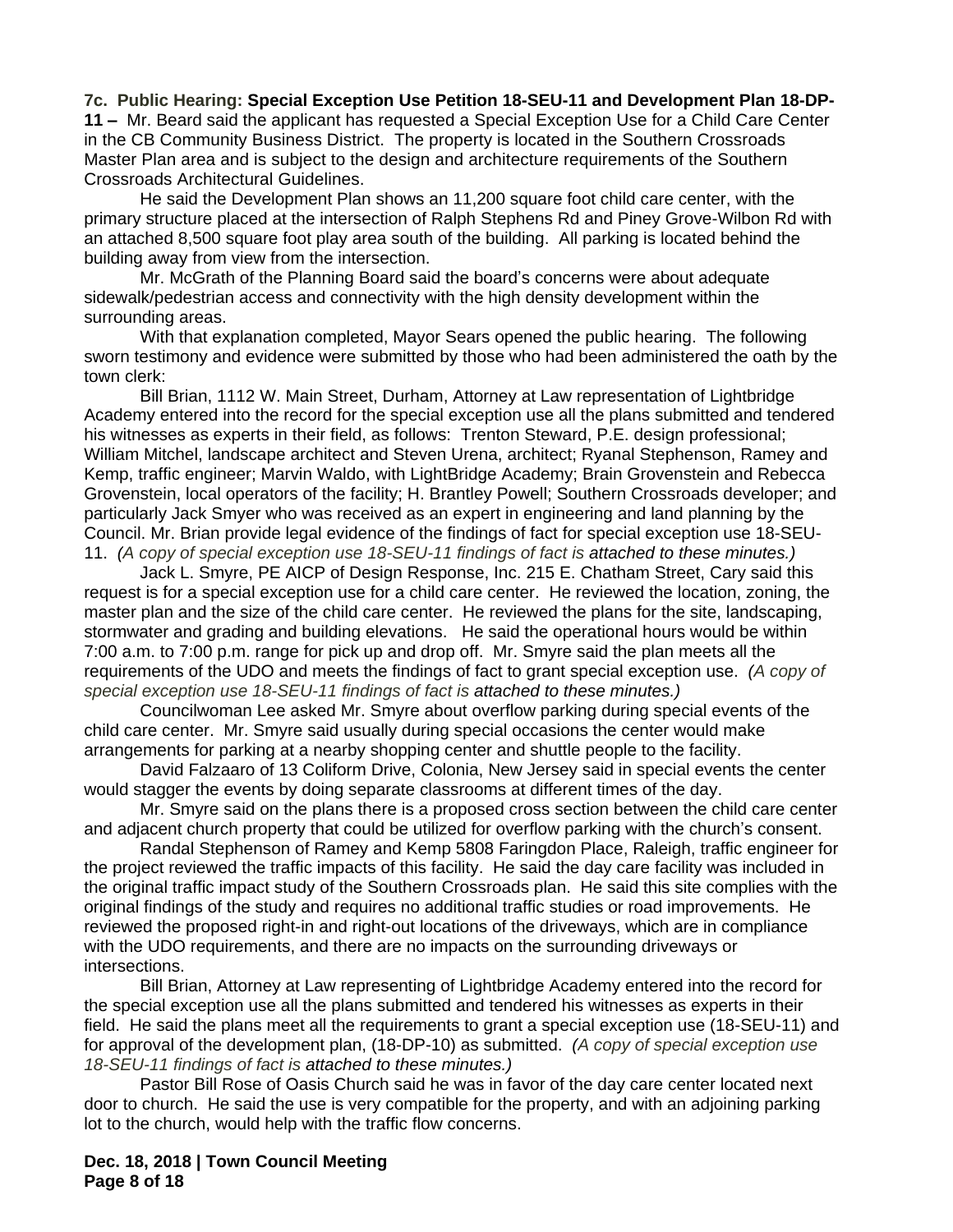There being no testimony, the public hearing was closed**.**

There was discussion regarding to the traffic impact analysis study that was submitted with the master plan and meeting the requirements for this site.

Councilwoman Kelly asked about plans for road improvements, street lights and sidewalk improvements for this site.

Mr. Schifano explained at the time of retaining right of way for Main Street extension there was a condemnation of the property with the owner / developer of Southern Crossroads. A settlement agreement stated that development on this property is not required to install sidewalks along Ralph Stephens Rd. He said it would be on the Town to install the sidewalks, which would be a part of the Town's budget process.

Councilman Berry said he shares the concerns of the Planning Board with the lack of connectively within the development and surrounding areas as it grows.

**Action 1:** The Council approved a motion to make and accept the Findings of Fact for a Special Exception Use as specified in Unified Development Ordinance Section 3.05 CB Community Business District to allow for a Child Care Center in the CB Community Business District at the property located at 0 Ralph Stephens Rd, Wake County PIN 0648850369. Special Exception Use Findings of Fact:

A special exception use may only be granted upon the presentation of sufficient evidence to enable a written determination that:

- a. The proposed use will not be injurious to the public health, safety, comfort, community moral standards, convenience or general welfare;
- b. The proposed use will not injure or adversely affect the adjacent area;
- c. The proposed use will be consistent with the character of the district, land uses authorized therein, and the Town of Holly Springs Comprehensive Plan;
- d. The proposed use shall conform to all development standards of the applicable district (unless a waiver of such development standards is requested as part of the special exception use petition and approved as set forth above, in which case the proposed use shall conform to the terms and conditions of such waiver).
- e. Access drives or driveways are or will be sufficient in size and properly located to: ensure automotive and pedestrian safety and convenience, traffic flow as set forth in Section 7.09 – Pedestrian Circulation and Vehicular Area Design; and, control and access in case of fire or other emergency;
- f. Off-street parking areas, off-street loading areas, trash enclosures, trash pick-up and removal, and other service areas are located so as to be safe, convenient, allow for access in case of emergency, and to minimize economic, glare, odor, and other impacts on adjoining properties and properties in the general neighborhood;
- g. The lot, building or structure proposed for the use has adequate restroom facilities, cooking facilities, safety equipment (smoke alarms, floatation devices, etc.), or any other service or equipment necessary to provide for the needs of those persons whom may work at, visit or own property nearby to the proposed use;
- h. Utilities, schools, fire, police and other necessary public and private facilities and services will be adequate to handle the needs of the proposed use;
- i. The location and arrangement of the use on the site, screening, buffering, landscaping, and pedestrian ways harmonize with adjoining properties and the general area and minimize adverse impacts; and,
- j. The type, size, and intensity of the proposed use (including but not limited to such considerations as the hours of operation and numbers of people who are likely to utilize or be attracted to the use) will not have significant adverse impacts on adjoining properties or the neighborhood.

**Motion by:** Kelly **Second by:** Lee **Vote:** Unanimous *A copy of special exception use 18-SEU-11 is attached to these minutes.*

**Dec. 18, 2018 | Town Council Meeting Page 9 of 18**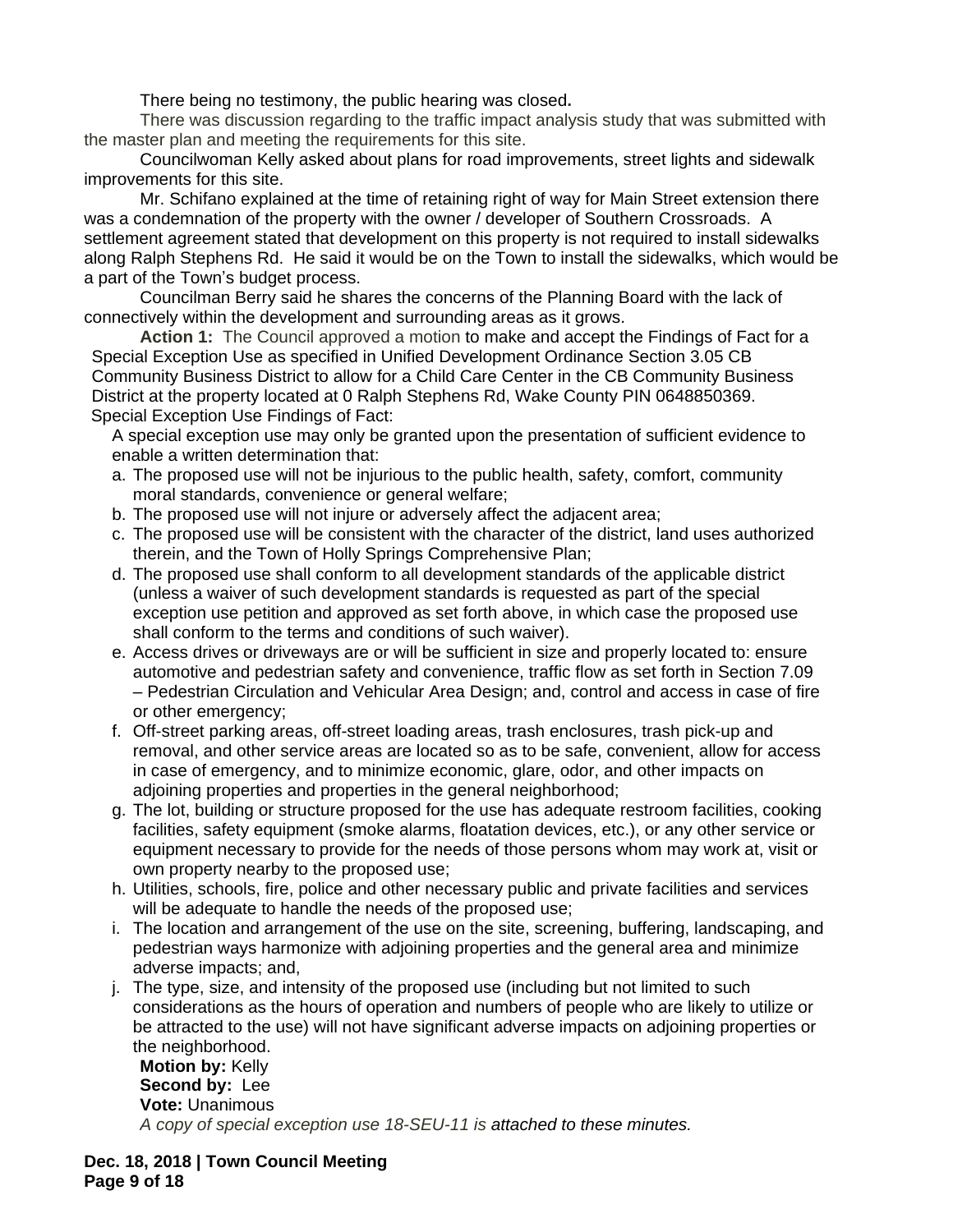**Action 2:** Having made findings of fact that the project meets the requirements to be granted a Special Exception Use #18-SEU-11, a request to allow for a Special Exception Use as specified in Unified Development Ordinance Section 3.05 CB Community Business District to allow for a Child Care Center in the CB Community Business District, and Development Plan #18-DP-10, at the property located Ralph Stephens Rd, Wake County PIN 0648850369 as submitted by Arcadia Consulting Engineers, dated revised 11/09/2018 with the following conditions:

Special Exception Use

1. All operations must adhere to the evidence submitted by the applicant as stated in the findings of fact submitted and those findings of fact specified by the Town Council in conjunction with 18-SEU-11.

Development Plan

- 1. Conform to previously approved Southern Crossroads Master Plan and note that all previous approval conditions will apply to this plan as well.
- 2. This project will be required to meet Town's NPDES Phase II Post Construction Stormwater ordinance.
- 3. The following items must be addressed prior to the first construction drawing submittal:
	- a. The Water System Hydraulic Report (FFA) must be finalized and approved.
	- b. All items listed on the Stormwater Submittal Checklist, Form #16003, must be included.
- 4. The following items must be addressed prior to issuance of a land disturbance permit or construction drawing approval.
	- a. A fee-in-lieu of upgrade will be required for this project for the Pump Station.
	- b. On-site and off-site water and sewer facilities needed to serve this project site must be completed and accepted by the Town.
	- c. Approval of Stormwater Management Plan is required.
	- d. Payment of the Stormwater Fee-in-Lieu will be required.
- 5. Stormwater sureties are required on this project. A performance surety in the form of a bond, letter of credit or cash is required in the amount of 125% estimated construction cost of the stormwater SCM prior to the preconstruction meeting and a maintenance surety in the form of a cash escrow account in the amount of 35% the actual construction cost of the SCM is required at the end of the performance monitoring period for the project.

a. Coordinate final location of FDC with the Fire & Rescue Department.

**Motion by:** O'Brien **Second by:** Villadsen **Vote:** Unanimous

**7d. Public Hearing: Special Exception Use Petition 18-SEU-12 and Development Plan 18-DP-12 –** Mr. Ryan said the applicant has requested a Special Exception Use for a non-municipal water treatment plant for the Grove Park Village neighborhood. The property currently contains a private well house and the proposed Special Exception Use would expand the use of the property by adding additional structures.

He said the associated Development Plan with the Special Exception Use contains a new 318 square foot structure, sludge holding tank, backwash tank, and one parking space. The site is required to come into compliance with the Town's minimum landscaping requirements in order to provide a greater landscape buffer between the property and adjacent residential lots and the rightof-way of Piney Grove Wilbon Road. The applicant is requesting a waiver of the Town's nonresidential architectural standards and pedestrian connectively requirements, as well as a variance for hard surface parking areas.

**Dec. 18, 2018 | Town Council Meeting Page 10 of 18**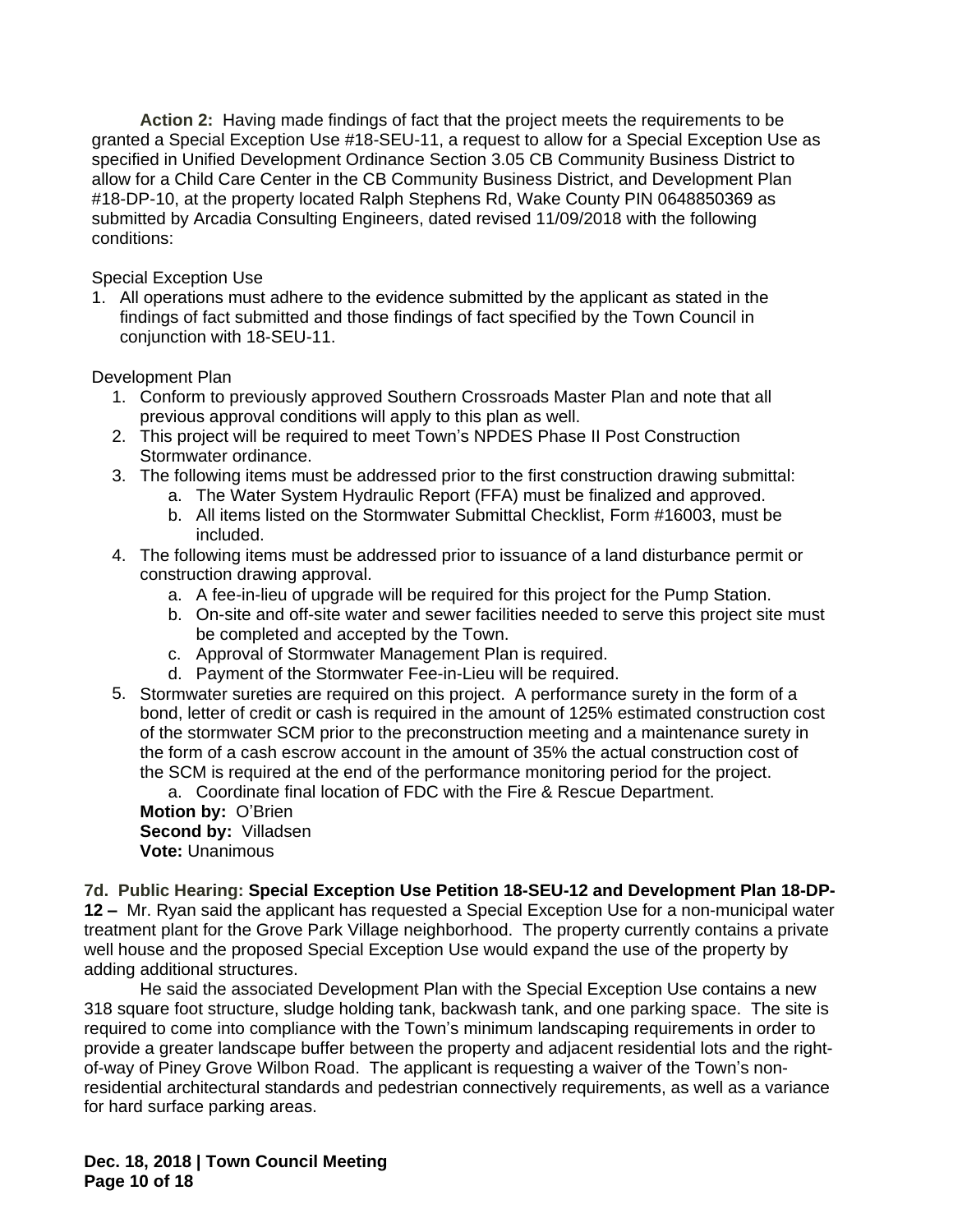He said staff has reviewed the requested Development Plan and has found that the petition as submitted and presented to the Town Council complies with the minimum requirements as specified in Town adopted land development policies and ordinances subject to the proposed waivers and variances being granted by the Town Council.

Shaun McGrath, Planning Board Member said the Planning Board had no issues or concerns for this proposal. He said the board did ask the Council to request staff to conduct a cost analysis for this particular case study for future use and connectivity to city water vs well water as it pertains to other incorporated areas.

With that explanation completed, Mayor Sears opened the public hearing. The following sworn testimony and evidence were submitted by those who had been administered the oath by the town clerk:

John D. Poetzsch, P.E. of the Wooten Company, 120 N. Boylan Avenue, Raleigh reviewed Well #1 site located at 7330 Castaway Court, which contains 1.03 acres and is located at the end of a cul-de-sac and adjacent to Piney Grove Wilbon Road. The property is zoned R-30: residential and compatible to the surrounding area. The existing conditions contain a well house and 5,400 gallon water tank that provides water to the 60 lot Brayton Park subdivision.

Mr. Poetzsch said the following are required improvements to be made to the site:

- Water treatment
- Iron & manganese in well water exceeds state limits & the MCL as set by the EPA
- Presently handled by sequestering
- Proposed treatment system
	- **Removal of iron and manganese by oxidation followed by filtration**<br>**Represent and irror in an argument of the NC** public water supply section
	- System requires permitting by the NC public water supply section Proposed facilities
- Treatment building 23 ft. by 14 ft.
- $\bullet$  3,900 gallon backwash tank  $-17$  ft. high
- $\bullet$  5,500 gallon holding tank  $-$  11 ft. high
- Lot will be heavily landscaped per town regulations.

He said this request is to consider approval for a special exception use to allow a nonmunicipal water treatment plant in R: 30: residential zoning; and to grant a waiver of the types primary façade building materials and pedestrian circulation requirements and variances to allow gravel surface in lieu of hard surface pavement and landscaping not be required around the building foundation.

There being no testimony, the public hearing was closed**.**

Action 1: The Council approved a motion to request staff to conduct a cost analysis for this particular case study for future use and connectivity to city water vs well water as in pertains to other incorporated areas.

**Motion by:** Berry **Second by:** Lee **Vote:** Unanimous

**Action 2:** The Council approved a motion to adopt Resolution #18-48 make and accept the Findings of Fact for Special Exception Use (18-SEU-12); Variance of Development Standards (18-VARTC-13); Waivers for Architectural and Design Requirements (18-WAV-20); & Waiver of Pedestrian Circulation and Vehicular Area Design (18-WAV-21) as submitted by The Wooten Company.

**Motion by:** Villadsen Second by: Berry **Vote:** Unanimous *A copy of Resolution 18-48, as amended, is attached to these minutes.*

**Action 3:** Having made findings of fact that the project meets the requirements to be granted Waivers of Regulations of the UDO, motion to approve:

**Dec. 18, 2018 | Town Council Meeting Page 11 of 18**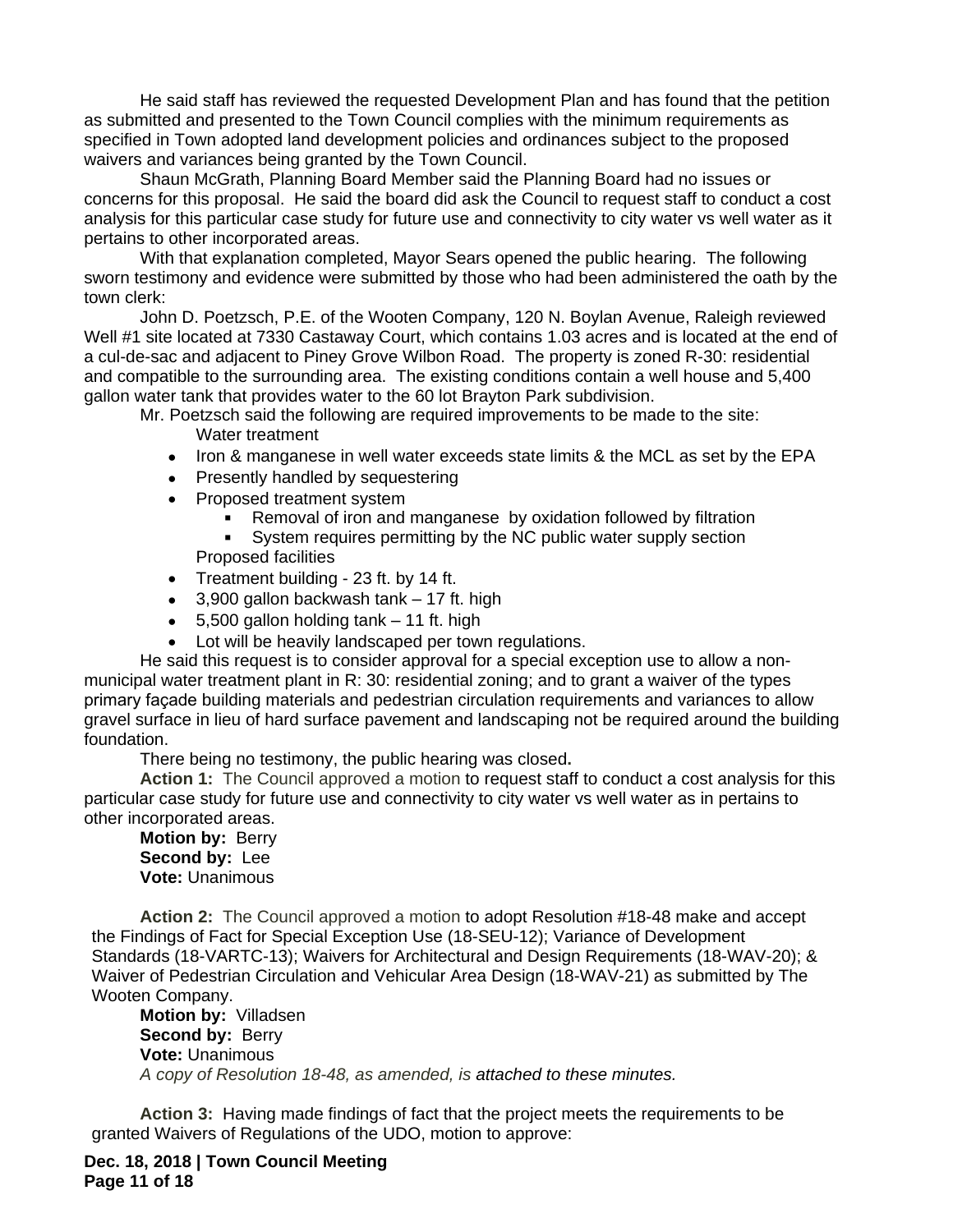- 1. 18-WAV-20: A request to allow for a Waiver of Regulations of UDO Section 3.08, A., 1., C. Primary Façade Building Materials, and Building Massing and Façade Treatment, to allow alternate compliance with the architectural design requirements in association with Development Plan Petition #18-DP-12 for Brayton Park Well 1, as submitted by The Wooten Company, Project Number 3048-Q, dated Revised 11/9/2018.
- 2. 18-WAV-21: A request to allow for a Waiver of Regulations of UDO Section 7.09, B., 1., a. Pedestrian Circulation and Vehicular Area Design to allow a waiver of the private walkway or pedestrian/bikeway to connect primary building entries with planned or existing public sidewalks on each public street frontage in association with Development Plan Petition #18-DP-12 for Brayton Park Well 1, as submitted by The Wooten Company, Project Number 3048-Q, dated revised 11/9/2018. **Motion by:** Lee **Second by:** Kelly **Vote:** Unanimous

**Action 4:** Having made findings of fact that the project meets the requirements to be granted a variance, motion to approve Variance Petition 18-VARTC-13: a request to allow a Variance of Development Standards of UDO Section 7.04 D., 2. Surface of Parking Areas, to allow for a variance of the asphalt, concrete, or other hard surface material requirement for all required off-street parking areas and any driveway, interior access driveway or interior access drive to and from such off street parking in association with Development Plan Petition #18-DP-12 for Brayton Park Well 1, with the following conditions:

- 1. This variance shall only apply to project number 18-DP-12 for Brayton Park Well 1.
	- **Motion by:** Berry Second by: O'Brien **Vote:** Unanimous

**Action 5:** Having made findings of fact that the project meets the requirements to be granted a Special Exception Use, motion to approve Special Exception Use 18-SEU-12 as specified in Unified Development Ordinance Section 2.01 R-30 Residential District to allow for a Non-municipal Water Treatment Plant in the R-30 Residential District, and Development Plan 18- DP-12 for Brayton Park Well 1, at the property located at 733 Castaway Court, Wake County PIN 0648746672 as submitted by The Wooten Company, Project Number 3048-Q, dated revised 11/9/2018.

## Special Exception Use Conditions

1. All operations must adhere to the evidence submitted by the applicant as stated in the findings of fact submitted and those findings of fact specified by the Town Council in conjunction with 18-SEU-12.

## Development Plan Conditions

1. A voluntary annexation petition must be submitted and accepted prior to approval of any required Construction Drawings and Building Permits.

- 2. Prior to construction drawing approval and/or issuance of a land disturbance permit:
	- a. All environmental permits must be obtained **Motion by:** Kelly **Second by:** Lee **Vote:** Unanimous

**8. Consent Agenda:** The Council approved a motion to approve all items on the Consent Agenda. The motion carried following a motion by Councilman O'Brien, a second by Councilman Villadsen and a unanimous vote. The following actions were affected:

**Dec. 18, 2018 | Town Council Meeting Page 12 of 18**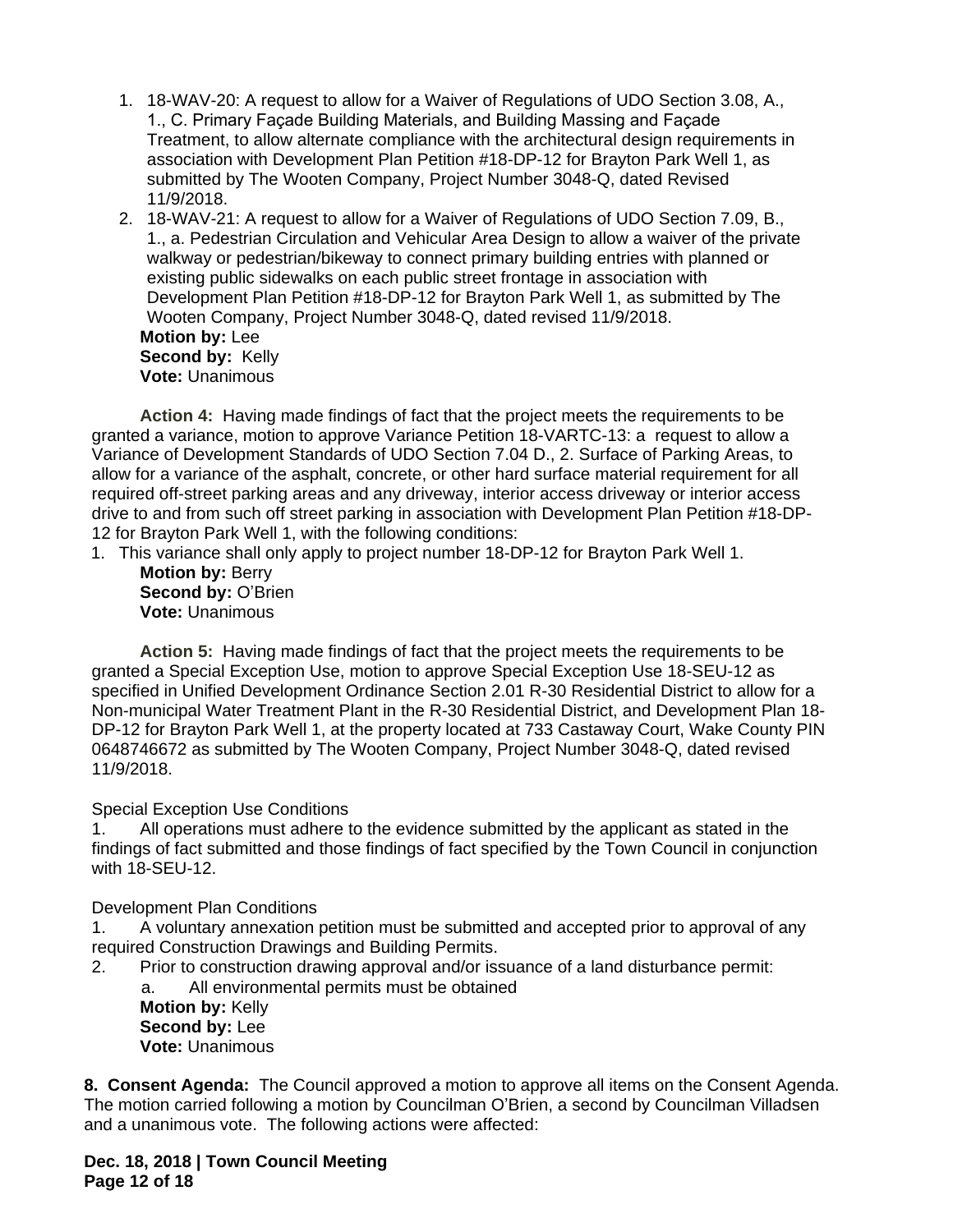8a. Minutes – The Council approved minutes of the Board's meetings held Dec. 4, 2018.

8b. Budget Amendment Report - The Council received a report of monthly administrative budget amendments approved by the Town Manager. *A copy of the budget amendment report is attached to these minutes.*

8c. Resolution 18-49 – The Council adopted Resolution 18-49 directing the town clerk to investigate the sufficiency and set public hearing of annexation petition A18-08 Voorhees. *A copy of Resolution 18-49 is attached to these minutes.*

8d. Resolution 18-50 - The Council adopted Resolution 18-50 directing the town clerk to investigate the sufficiency and set public hearing of annexation petition A18-09 Southern Crossroads. *A copy of Resolution 18-50 is attached to these minutes.*

8e. Resolution 18-51 – The Council adopted Resolution 18-51 directing the town clerk to investigate the sufficiency and set public hearing of annexation petition A18-11 Brayton Park Well #1. *A copy of Resolution 18-51 is attached to these minutes.*

8f. 18-06 Budget Ordinance Amendment – The Council adopted amendment to 18-06 budget ordinance FY18-2019 fee schedule, planning & zoning fees- farmers market.

8g. 18-06 Budget Ordinance Amendment – The Council adopted amendment to 18-06 budget ordinance FY18-2019 fee schedule, planning & zoning fees- zone map amendments.

8h. 18-06 Budget Ordinance Amendment - The Council adopted amendment to 18-06 budget ordinance fee schedule to add new stage rental fees in parks & recreation.

8i. Town Hall Commons and Village District Sign Contract The Council approved contract with ASI to design, fabricate and install signage for public parking for Town Hall Commons and Village District.

8j. CY 2019 Council Meeting Calendar – The Council approved CY 2019 Council regular and workshop meeting calendar. *A copy of CY 2019 Council Meetings Calendar is attached to these minutes.* 

8k. Bond Referendum Resolutions – The Council adopted Resolutions 18-52 and 18-53 certifying bond referendum results and reimbursements of the bond referendum. *A copy of Resolutions 18-52 and 53 is attached to these minutes.*

**9a. Rezoning Petition 18-REZ-08 –** Mr. Beard explained this request is to consider a continued rezoning petition to change the zoning of property located along Ralph Stephens road from R-20: Residential to F-MF-8-CU: Conditional Use Multifamily residential. He reviewed the following updates to this rezoning request since the public hearing on October 16, 2018:

- Capital Area Preservation identified a potentially historic home located at 1720 Ralph Stephens Rd. Their investigation indicates that the primary structure was originally constructed in 1967 and was left largely unchanged since. It is in good condition and is representative of the time period. There were also several out-buildings behind the primary structure that appeared to be much older. CAP's report is included with your packet.
- Public Hearing was opened and closed on 10/16/2018, with a motion to continue the agenda item to an unspecified date to allow for individual discussion with council.
- During October and November the applicant met with Town Council members individually or in pairs, but had not submitted revised conditions in time to go to the 11/6 or 11/20 Town Council meetings.

 Revised conditions were sent to Planning & Zoning on 12/6/2018, with conditions #10 and 11 added in response to conversations with staff and Town Council members. Mr. Beard said conditions 1 - 9 remain unchanged and the petitioner added the two followings conditions:

"10. The developer shall widen the east side of Ralph Stephens Road from the northernmost portion of the subject property to Avent Ferry Road to facilitate the construction of a right-turn lane and associated sidewalk or related improvements. Developer shall design and construct the improvement, provided, however, that its obligation to construct is subject to the ability to acquire the necessary right-of-way for the improvement.

**Dec. 18, 2018 | Town Council Meeting Page 13 of 18**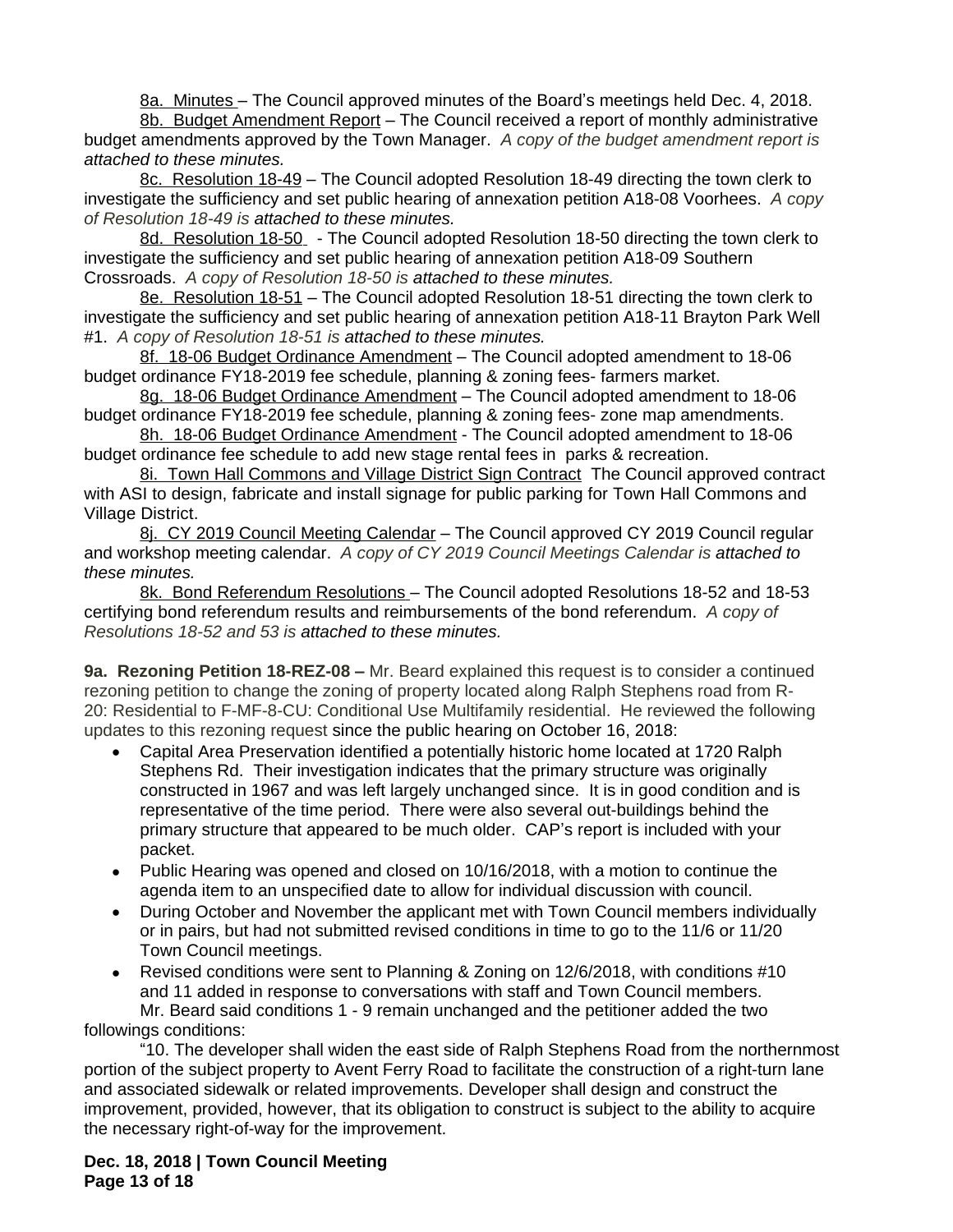11. The developer shall construct a 5' wide sidewalk along the east side of Ralph Stephens Road from the southernmost portion of the subject property out to Main Street. Developer shall design and construct the improvement, provided, however, that its obligation to construct is subject to the ability to acquire the necessary right-of-way for the improvement."

He said staff has reviewed the requested zone map amendment and has found that the petition as submitted complies with the minimum requirements as specified in Town adopted land development policies and ordinances.

Jason Barron of Morningstar Law Group, 421 Fayetteville Street, Raleigh reviewed the rezoning request and conditions and the two additional conditions to the zoning map conditional use petition. He reviewed the details of proposed preliminary site plan the locations of open space areas, clubhouse, stage, greenways, sidewalk and vehicular connections and multifamily residential areas. Mr. Barron said that this is not a condition of the zoning case. He said the overall development density under the current zoning plan is 328 units. He said the development density that relates to this zoning request is 292 units, which is an increase of 28 units for the current zoning of the site.

Councilman Berry clarified the intent of condition #10: the developer shall construct the improvement, provided, however, that its obligation to construct is subject to the ability to acquire the necessary right-of-way for the improvement. Mr. Barron said that was correct.

There was discussion regarding the location of the driveways, garages, sidewalks and cost ranges of homes to be constructed.

Councilwoman Lee asked about the existing historic house and barns located on site and about plans for those structures.

Chris Simmen of Mongo Homes, 112 Sheppard Drive, Apex said that the owners desire to take the barns off the site and no one has expressed interest in the house. He said the current plans are to demolish the house.

 There was further discussion regarding the process of notification to the public school system and the interconnectivity to the Autumn Park subdivision. Mayor Sears said the town notifies the public school system of construction activities.

Mrs. Parrish explained the roadway connection to Autumn Park subdivision will be blocked off during construction and would be reviewed by council during preliminary plan approvals.

There were discussions regarding the percentage of open space and how the plan meets all the requirements for open space.

Mr. Barron said the Traffic Impact Analysis Study (TIA) was completed and meets the criteria for that area. Rachel Jones reviewed the TIA that was approved with the master plan. She said the proposed site plan calls for road widening on both sides of Ralph Stephens Road, including sidewalk, curb and gutter, and a full median to accommodate traffic impacts generated from the development. Also, road improvements to the east side of Ralph Stephens from the northern property line to Avent Ferry Road include extending the sidewalk along east side of Ralph Stephens Road from the southern portion of property to Main Street. Those improvements will also median the traffic impacts from this development. She said that one of the conditions was that no Certificate of Occupancy would be issued for new development until completion of Phase 1, Avent Ferry Road improvements are approved.

Mr. Beard said the older house located on the property is brick, and could allow opportunities for reuse. He said if it's the council's desire, staff could work with the developer during the plan review process for options of reuse on their recreational sites.

Councilman O'Brien asked about street lighting requirements for Piney Grove Wilbon Road. Mr. Beard said street lighting along Piney Grove Wilbon Road is a requirement. That will be reviewed during the construction drawing process.

Council members discussed the surrounding zoning and density of this site.

**Action #1:** The Council approved a motion to accept the following as being true: "*The requested zone map change from R-20 to R-MF-8 CU is consistent with the Vision Holly Springs Comprehensive Plan since the Future Land Use Plan Map indicates this property as Transitional* 

**Dec. 18, 2018 | Town Council Meeting Page 14 of 18**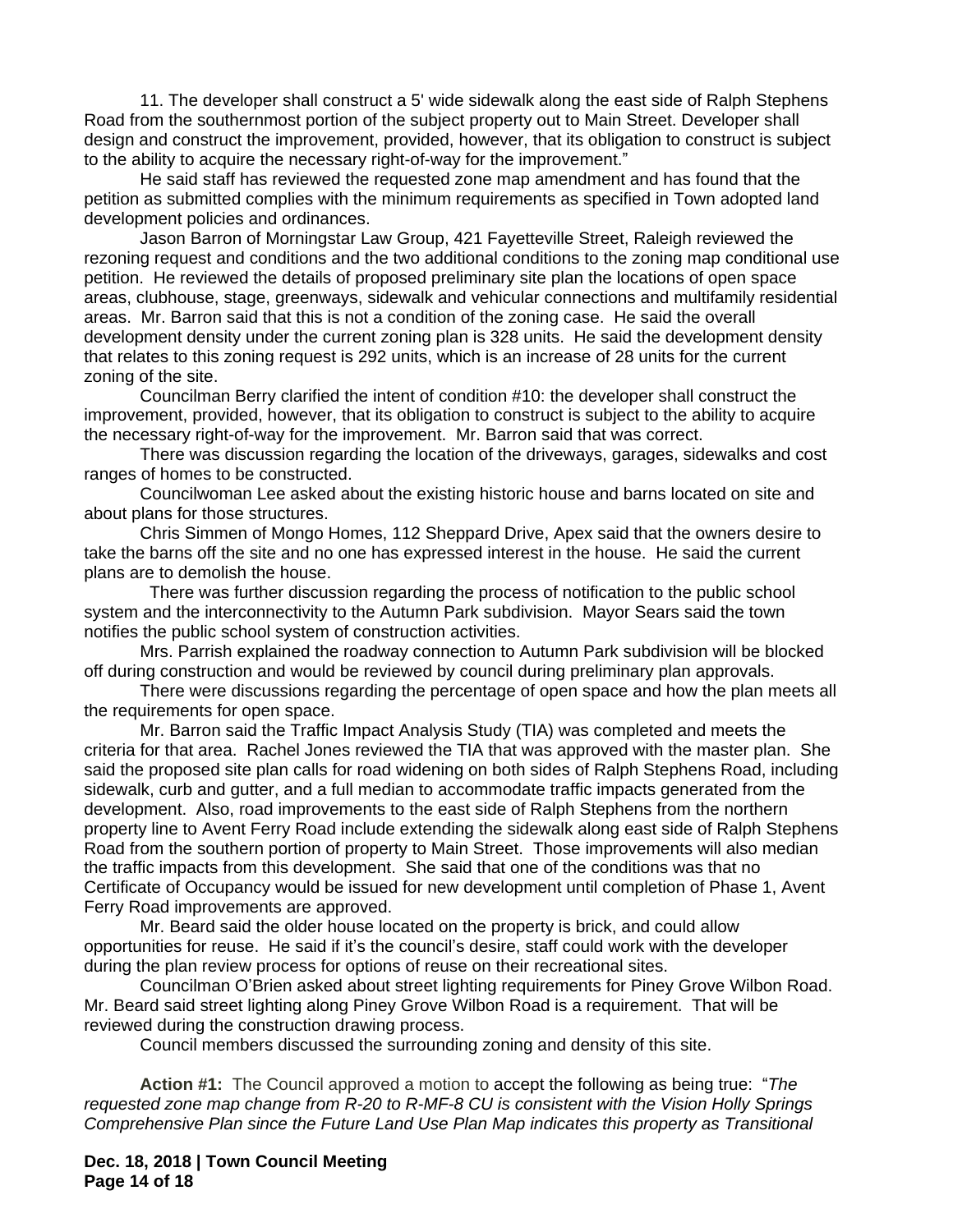*Residential (maximum density of 6 units/acre) and the R-MF-8 CU Residential District sets the maximum allowed density at 4.5 units/acre."*

**Motion by:** Villadsen **Second by: Berry Vote:** Unanimous

**Action #2:** The Council approved a motion to adopt ordinance 18-REZ-08 to approve and enact Zone Map Change Petition #18-REZ-08 to change the zoning of 37.22 acres of Wake County PIN #'s 0648771259, 0648668224, and 0648767039 from R-20: Residential to R-MF-8 CU: Conditional Use Multifamily Residential as submitted by Jason Barron with the following conditions offered by the applicant:

- 1. Overall development density for this district shall be not more than 4.5 dwelling units per acre, with the individual parcels contained within the district developing at maximums as per the attached Density Exhibit.
- 2. No Certificate of Occupancy shall be issued for new development on the subject property until completion of Phase 1 Avent Ferry Road Widening, Project U-5529.
- 3. Each building containing a group of townhomes shall be landscaped with 1 tree and 4 shrubs, shall have front façade modulations a minimum of 12 inches in depth, shall have a minimum 12 inch roof overhang on all facades.
- 4. Each Townhome unit shall have architectural shingles, a door transom, and at least two textures on the front façade, neither being less than 20%.
- 5. The roof of each dwelling unit shall be distinct from the roof of adjacent dwelling units through separation of roof pitches or inclusions of dormers.
- 6. Dwelling units containing a front loaded garage must provide decorative or carriage style garage doors or a decorative garage opening; shall not extend the garage further than 10-ft forward of the front façade; and shall provide decorative driveways that is brick, stone, stamped concrete, or Hollywood style.
- 7. Traffic Impact Analysis (TIA) has been completed and approved with this rezoning. Development of the property will be consistent with the recommendations identified in the approved TIA.
- 8. Consistent with the Holly Springs Unified Development Ordinance, Developer agrees to the dedication and construction of transportation improvements as identified in the Transportation Impact Analysis Update for Stephens Tract (RKA Project Number 18112 – Sealed 8/8/18) including road widening across the property's frontage, on-site streets, rights-of-way and other infrastructure and for the coordinated provision of utilities that will create conditions essential to the public health, safety, and general welfare.
- 9. The Town of Holly Springs requires certain fees to be paid upon development of land and for the granting of a building permit. Said fees are listed in the Town's annual budget, and with this rezoning the Developer agrees that he/she (i) is familiar with these fees, (ii) does not dispute the reasonableness of these fees as set forth in the Town's annual budget; and (iii) notwithstanding any reimbursements discussed at this time through an Infrastructure Reimbursement Agreement, hereby agrees to timely pay all normal and customary fees applicable to Developer in connection with the Residential Project. Such fees are listed in the current year annual budget of fees at the time the fee is due under the ordinary course of development.
- 10. The developer shall widen the east side of Ralph Stephens Road from the northernmost portion of the subject property to Avent Ferry Road to facilitate the construction of a right-turn lane and associated sidewalk or related improvements. Developer shall design and construct the improvement, provided, however, that its obligation to construct is subject to the ability to acquire the necessary right-of-way for the improvement.
- 11. The developer shall construct a 5' wide sidewalk along the east side of Ralph Stephens Road from the southernmost portion of the subject property out to Main Street. Developer shall

**Dec. 18, 2018 | Town Council Meeting Page 15 of 18**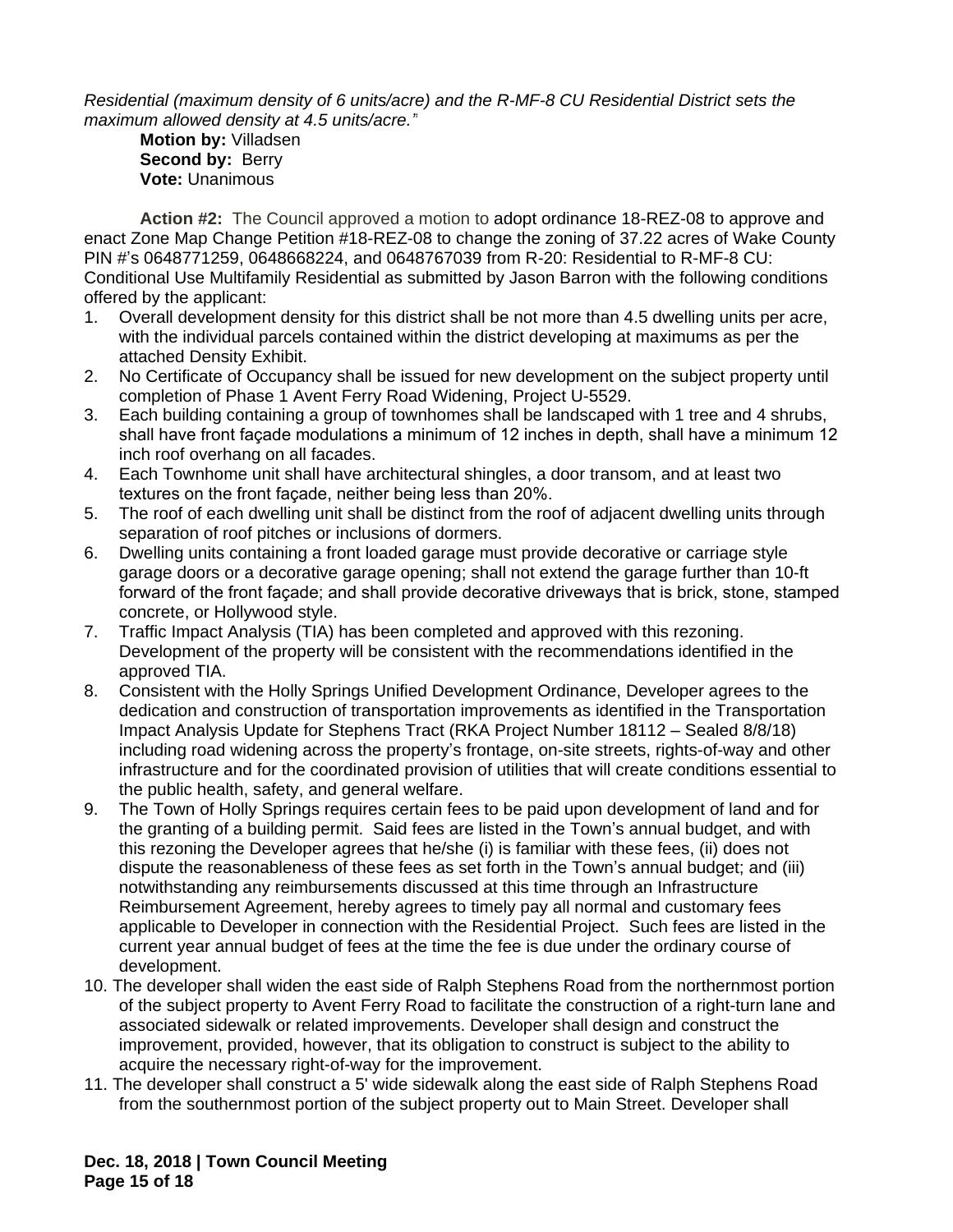design and construct the improvement, provided, however, that its obligation to construct is subject to the ability to acquire the necessary right-of-way for the improvement.

**Motion by:** O'Brien **Second by: Berry Vote:** Unanimous *A copy of Rezoning Ordinance 18-REZ-08 is attached to these minutes.*

**10a. Community Advisory Committee –** Ms. Sigmund said this request is to appoint 10 members to the Community Advisory Committee that will serve as an additional source of community engagement and feedback throughout the course of the Future Land Use Plan Update project.

She explained the Community Advisory Committee members will be expected to attend approximately four meetings over the course of the project, as well as three workshops between January-Fall 2019, in additional to serving as project ambassadors.

Applications have been received from the following individuals: Homeowner/Resident:

- Daniel Beavers
- Jodi Carey (also Wake County School District PTA)
- James Dolan
- Debbi Ferm
- Laura Forrest
- Brian Freeman
- Devon Kearney
- Garrett Raczek
- Troy Samuels (also Residential Developer)
- Beverly Thompson

 Baxter Walker (also Non-Residential/Commercial/Industrial Developer) Civic/Non-Profit/Religious Organization:

William Todd

Small Business owner:

- Richard Hinkley
- Dawn Joseph
- Moss Withers (also Non-residential Developer)

Larger Business representative:

- Jeremy Medlin
- William Wingfield
- Wake County School District teacher, administrator, or PTA leadership
	- Jodi Carey (also Homeowner/Resident)

Home Builders Association/Residential Developer

- Suzanne Harris
- Jeremy Medlin
- Jacob Rogers (also Non-Residential Developer)
- Troy Samuels (also Homeowner/Resident)

Non-residential/Commercial/Industrial Developer

- Chris Goins
- Jacob Rogers (also Home Builders Associate/Residential Developer)
- Baxter Walker (also Homeowner/Resident)

Mayor Sears asked for nominations.

**Dec. 18, 2018 | Town Council Meeting Page 16 of 18**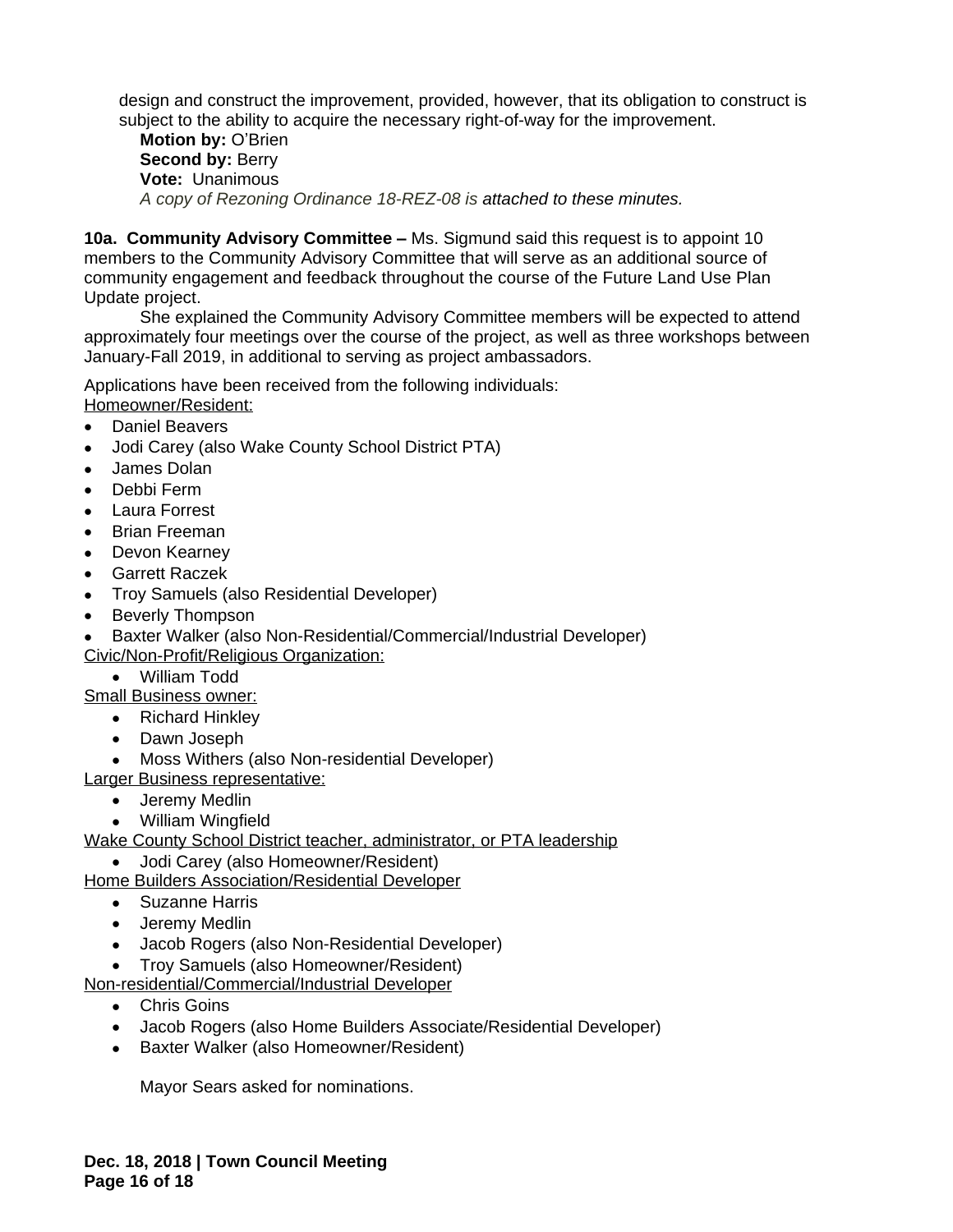Councilmembers discussed numerous nominations from the above categories and were in consensus for staff to compile a list of names, seek more applications and bring the item back to the Council at the January 8<sup>th</sup> 2019 workshop for final approval.

**Action:** The Council directed staff to compile a list of applicants to bring back for consideration at January 8<sup>th</sup> 2019 workshop for final approval.

**10b. Village Walk Signal Project -** Ms. Parrish explained that a signal at Village Walk Dr. was not originally in the plans for the Main Street Extension project due to the close proximity to the signal at Highway 55 Bypass.

She said this request is for a new signal and intersection configuration to be installed at Village Walk Dr. and S. Main Street.

These are proposed safety improvements were determined to be necessary as part of the Main Street Extension project. NCDOT has reviewed the supplemental agreement and found it to be acceptable.

**Action:** The Council approved a motion to approve Supplemental Agreement #10 to Main Street Extension project construction contract with Fred Smith Company in the amount of \$274,000.

**Motion by:** Kelly **Second by: Berry Vote:** Unanimous

**10c. Woodcreek Pedestrian Tunnel -** Ms. Parrish said this request is to consider a North Carolina Department of Transportation municipal agreement for Woodcreek pedestrian tunnel under the proposed I-540 project. She explained that Woodcreek subdivision development came after the corridor protection and therefore, it is required the Town to participate in the construction of the pedestrian tunnel.

Ms. Parrish said that NCDOT/Turnpike will construct the pedestrian tunnel at the time of construction of I-540. She said the Town's part in the cost is \$365,000.

**Action:** The Council approved a motion to enter a NC DOT municipal agreement for the cost share in construction of a pedestrian tunnel under I-540 which connects the Woodscreek Subdivision.

**Motion by:** Lee **Second by:** O'Brien **Vote:** Unanimous

**11. Other Business:** None that resulted in Council action.

**12. Manager's Report:** None that resulted in Council action.

**13. Closed Session:** The Council entered into closed session, pursuant to N.C.G.S. 143- 318.11(a)(6) to consider the qualifications of Town Clerk position.

In closed session, the Council heard a report from the town manager and human resources director on a background check of an applicant for the position of Town Clerk. Having been satisfied, the Council verbally offered a position to the applicant via telephone.

Taking no further action, Councilwoman Lee made a motion to return to open session, and seconded by Councilwoman Kelly, with a unanimous vote.

In open session, Councilwoman Kelly motioned to appoint Linda McKinney as Town Clerk, beginning January 10, 2019 and seconded by Councilman Villadsen, with a unanimous vote.

The town attorney advised the council to appoint Linda Harper as interim town clerk until January 10, 2019.

Councilwoman Kelly made a motion to appoint Linda Harper as interim town clerk until January 10, 2019, seconded by Councilwoman Lee, and the vote was unanimous.

**Dec. 18, 2018 | Town Council Meeting Page 17 of 18**